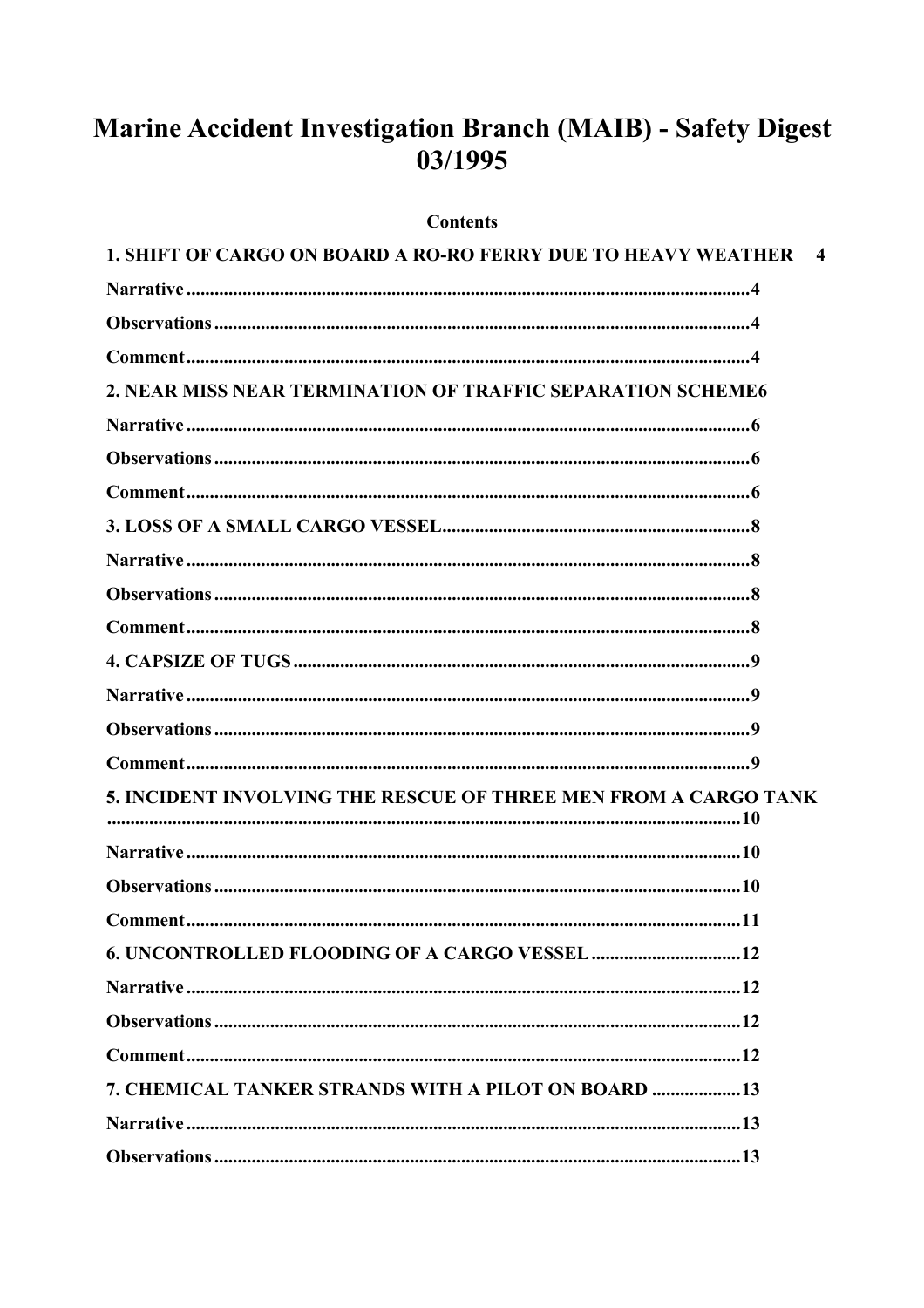| 8. SHIFT AND PARTIAL LOSS OF A TIMBER DECK CARGO15                        |    |
|---------------------------------------------------------------------------|----|
|                                                                           |    |
|                                                                           |    |
|                                                                           |    |
| 9. MAJOR DAMAGE TO A GENERAL CARGO VESSEL DUE TO FLOODING                 | 16 |
|                                                                           |    |
|                                                                           |    |
|                                                                           |    |
| <b>10. SPEEDBOAT TRAGEDY RESULTS IN LOSS OF FIVE LIVES  18</b>            |    |
|                                                                           |    |
|                                                                           |    |
|                                                                           |    |
| 11. BARGEMASTER DROWNS AFTER FALLING OVERBOARD19                          |    |
|                                                                           |    |
|                                                                           |    |
|                                                                           |    |
| <b>12. CONTACT WITH OVERHEAD POWER CABLES BY A HEAVY LIFT</b>             |    |
|                                                                           |    |
|                                                                           |    |
|                                                                           |    |
| 13. LOSS OF STERN TRAWLER DUE TO SNAGGING AND DOWNFLOODING                | 23 |
|                                                                           |    |
|                                                                           |    |
|                                                                           |    |
| <b>14. FLOODING TO TWO FISHING VESSELS THROUGH THEIR BILGE SYSTEMS 24</b> |    |
|                                                                           |    |
|                                                                           |    |
|                                                                           |    |
| <b>15. FISHERMAN IS SERIOUSLY INJURED WHILE LOBSTER POTTING 25</b>        |    |
|                                                                           |    |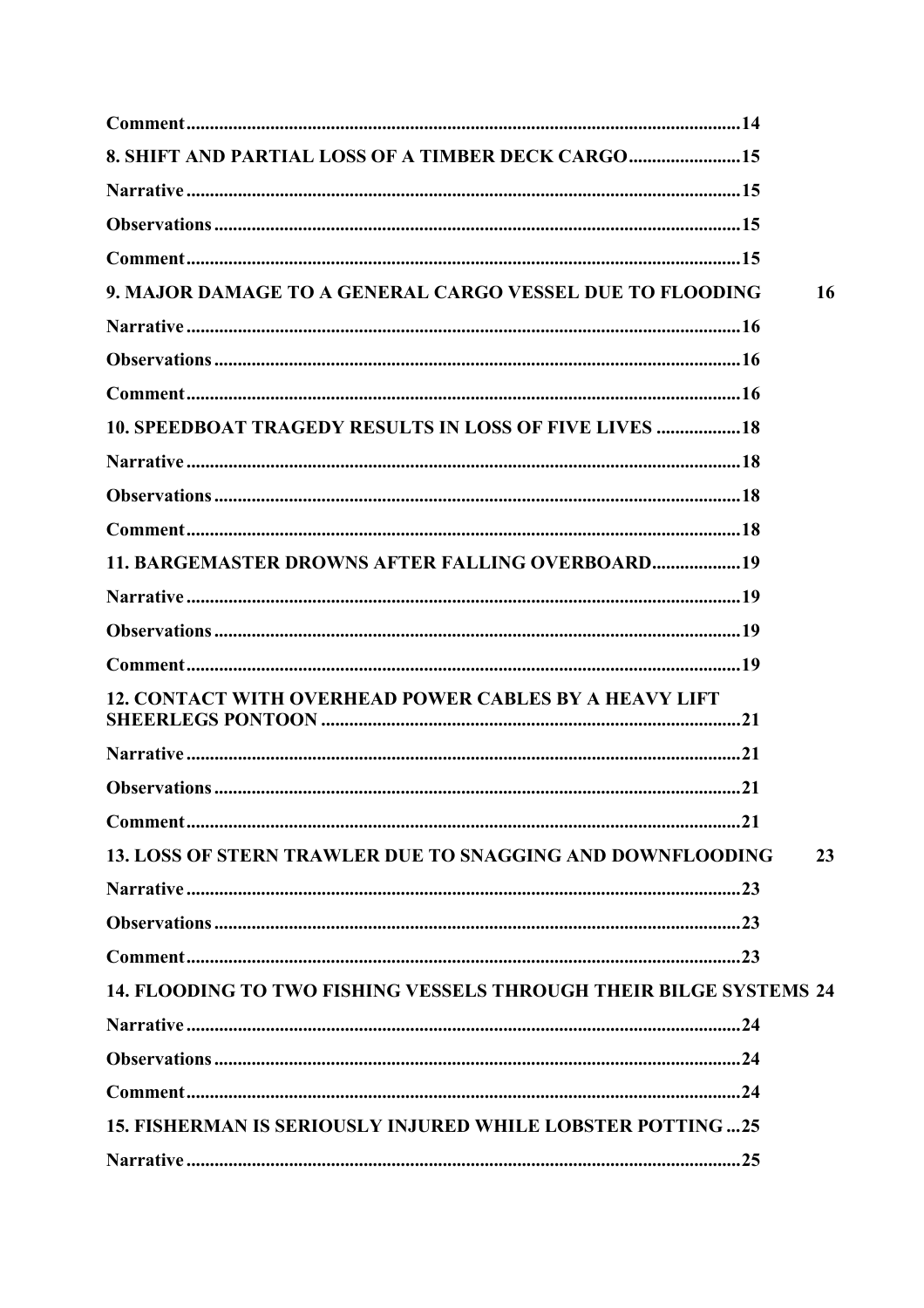| <b>16. STERN TRAWLER CAPSIZES DURING TRAWLING OPERATION27</b>  |  |
|----------------------------------------------------------------|--|
|                                                                |  |
|                                                                |  |
|                                                                |  |
|                                                                |  |
|                                                                |  |
|                                                                |  |
|                                                                |  |
|                                                                |  |
|                                                                |  |
|                                                                |  |
| <b>18. STERN TRAWLER FOUNDERS DUE TO LACK OF MAINTENANCE31</b> |  |
|                                                                |  |
|                                                                |  |
|                                                                |  |
| 19. MAJOR FACIAL INJURY SUSTAINED WHILE SHOOTING NETS 32       |  |
|                                                                |  |
|                                                                |  |
|                                                                |  |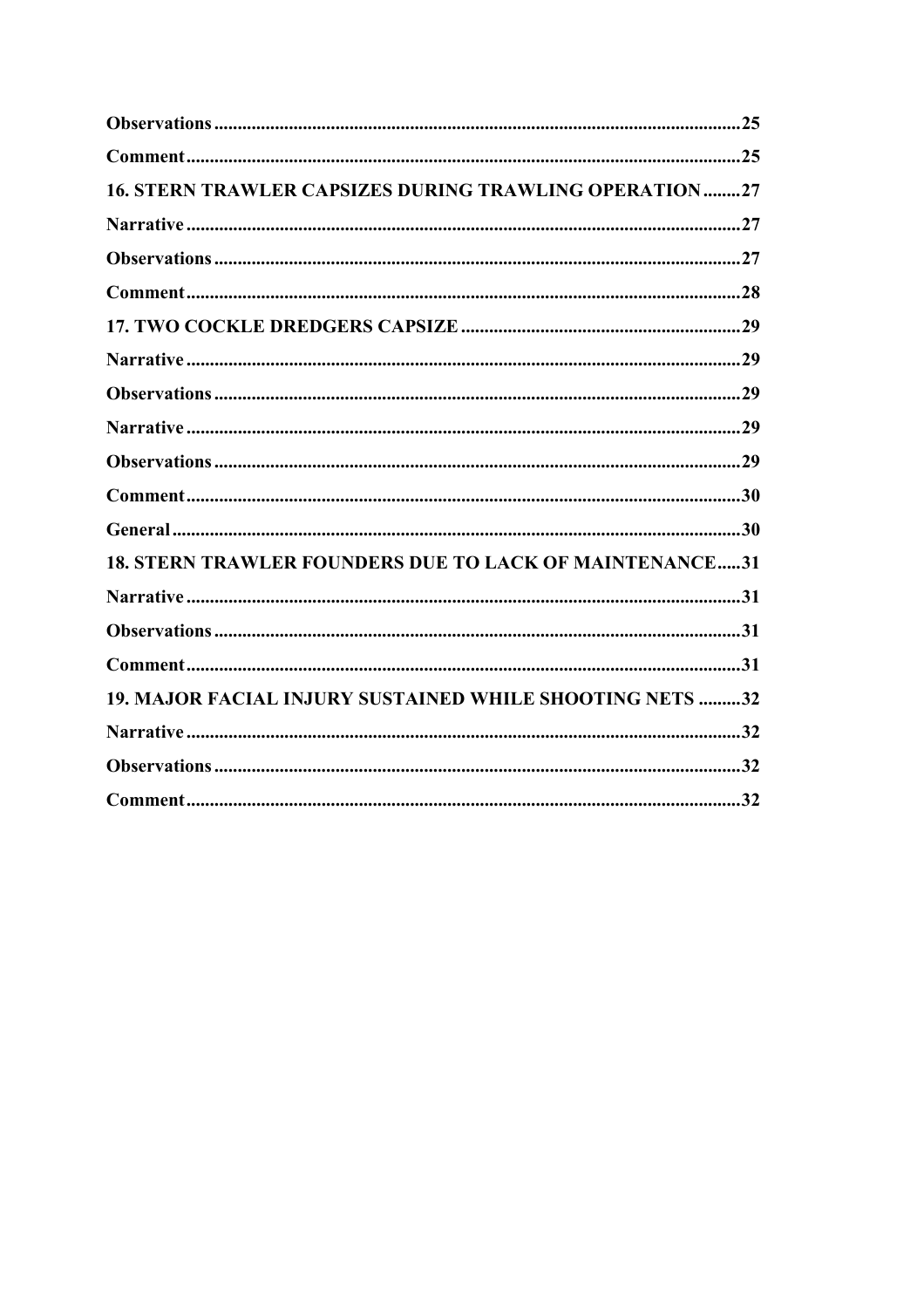## <span id="page-3-0"></span>**1. SHIFT OF CARGO ON BOARD A RO-RO FERRY DUE TO HEAVY WEATHER**

## **Narrative**

Before leaving a port in the Republic of Ireland for her home port in Wales, the Master of a 7,836 gross registered tonnage Ro-Ro ferry issued instructions that, because of forecasted winds of force 8 - 9, extra lashings should be secured to all commercial vehicles. Private vehicles were block stowed in the fore and aft extremities of the vehicle deck but usual practice was not to lash them.

The ferry departed at about 2310 hrs with 278 passengers, 33 cars, 14accompanied trailers, 4 unaccompanied trailers and 1 caravan. At first the passage was comparatively smooth due to the lee of the land. By midnight the wind had increased to force 8 from the southwest with a heavy confused swell - predominantly from the south. At about 0045 hrs there were reports that, due to the ferry's movement, damage was being caused in the restaurant and in the duty free shop. However, the movement of the ship was not severe enough to cause concern about the safety of the passengers, as the ship had decreased speed and the stabilisers were in operation. By about 0110 hrs the wind had increased to force  $9 - 10$  and she was steering a course of  $070^{\circ}$ (T).

At about 0125 hrs she took a sudden shear and roll to starboard and then rolled very quickly and very heavily to port. The ferry soon recovered and the Master altered course to 055º(T) placing the seas further on the quarter. The ship continued on passage without further incident and berthed at about 0430 hrs.

It was found that all the private vehicles had moved across the vehicle deck and were damaged. Some of the commercial vehicles had moved but because of their lashings, the movement had been restricted and damage was comparatively minor. The only damage caused to the ship herself was a broken window which was hit by a heavy table. Fourteen passengers and six crew members suffered injuries but none of them serious.

### **Observations**

- 1. The ferry was struck by an abnormal wave which was higher and steeper than the height of waves expected for the force of wind experienced that night.
- 2. A great deal of the stores and furnishings including numerous individual seats and seat units, counter units and shop display stands -shifted in the incident as they were not secured against the movement of the ship.
- 3. None of the lashings to the commercial vehicles failed in the incident.
- 4. The legs of the trailers had been lowered to the deck.

### **Comment**

1. The ferry company has ensured that all items of heavy furniture have been fastened down on board this particular ferry. Also, displays in the duty free shop will be taken down or secured in the advent of heavy weather.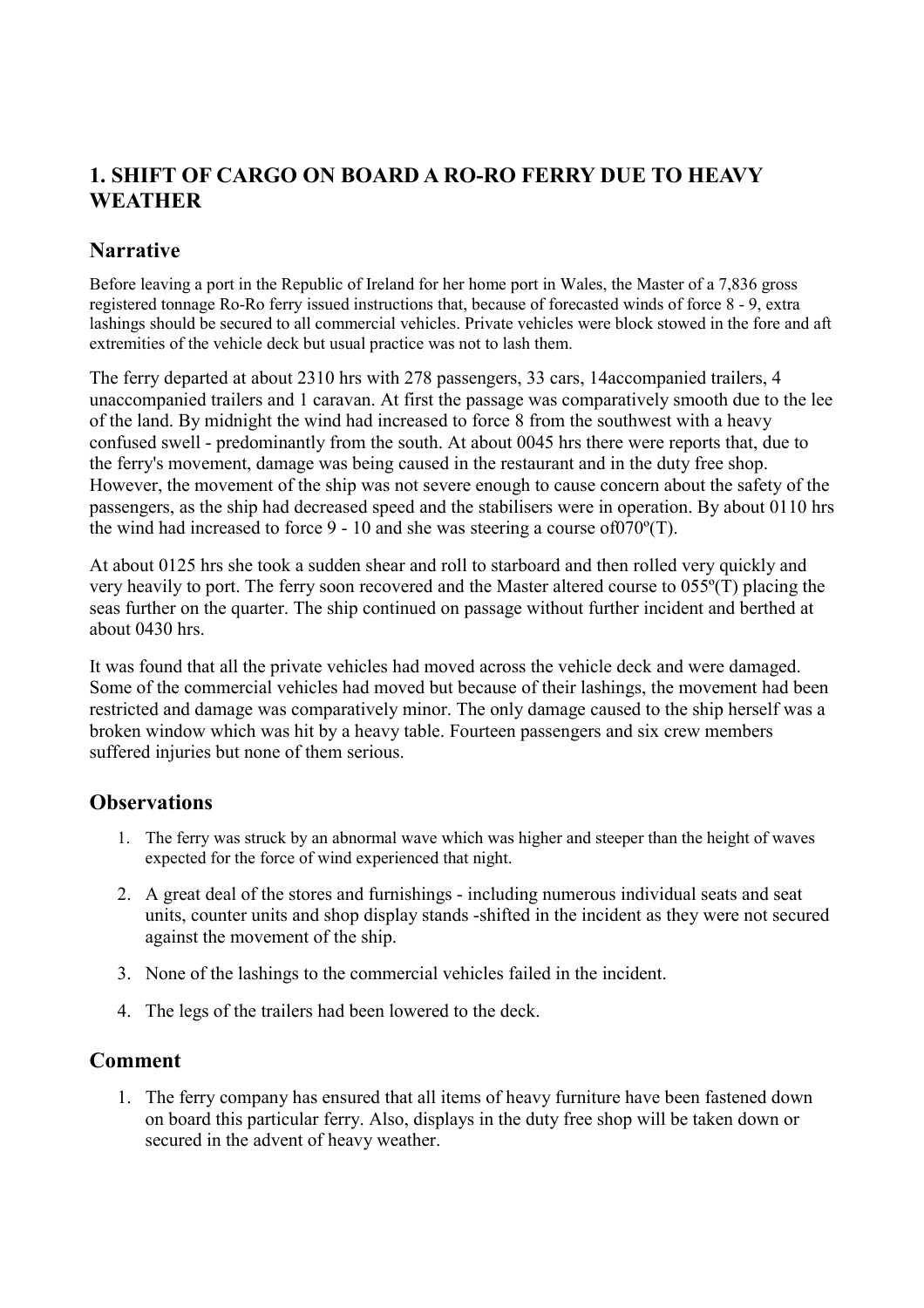2. The lowering of the trailer legs was in addition to the recommendations made in Section 5 of the Code of Practice "Roll-on/Roll-off Ships - Stowage and Securing of Vehicles".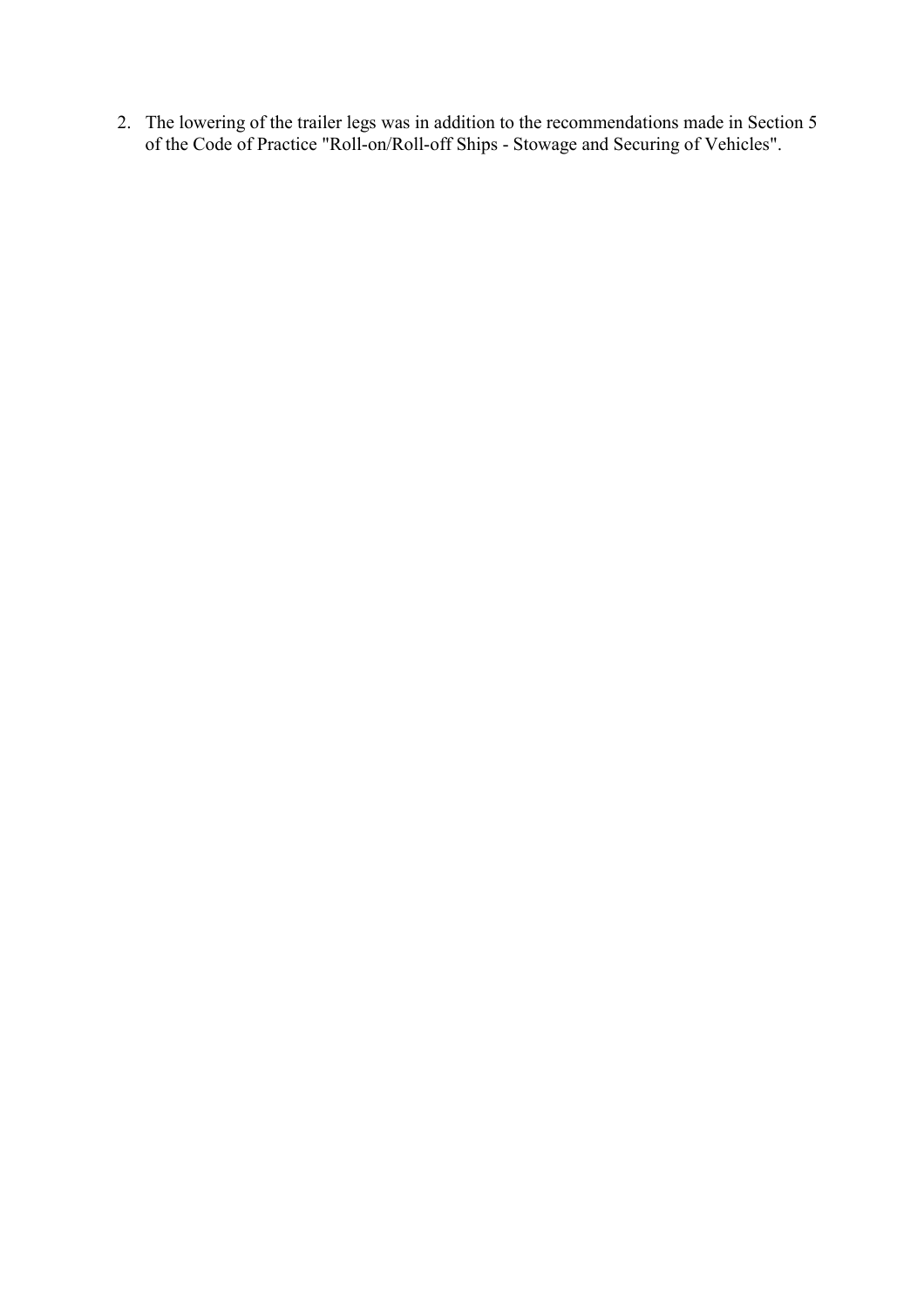## <span id="page-5-0"></span>**2. NEAR MISS NEAR TERMINATION OF TRAFFIC SEPARATION SCHEME**

### **Narrative**

A passenger ship was being overtaken by a reefer ship near the termination of the eastbound lane of a Traffic Separation Scheme. When the vessels reached the end of the lane they were on almost parallel easterly courses, with the reefer ship about a mile from the passenger ship and on her portquarter. It was daytime with good weather and clear visibility.

After clearing the lane the reefer ship intended to maintain her easterly course. The passenger ship, however, was bound for a different port and intended to turn to a north easterly course. The passenger ship contacted the reefer ship by VHF radio and advised her that she was going to start to come to port and would pass around the stern of the reefer ship. The reefer ship acknowledged this and confirmed that she would maintain her own course.

The passenger ship started a slow turn to port to a course of 060<sup>°</sup>, using the auto-pilot controls. These controls included a facility for pre-setting the radius of turn before selecting the new course. A turn radius of 8cables was selected. The passenger ship remained on the 060º course for one minute after which another turn to port was initiated, again with the turn radius set at 8 cables. This second turn was not set to leave the auto-pilot to make the manoeuvre; instead the course selector was adjusted a little at a time, to allow the ship's heading to follow it slowly to port. Four minutes after the initiation of the first turn, the passenger ship had reached a heading of 037º. The reefer ship was just forward of her port beam bearing 305º true at a range of 3.9 cables. After about another minute the passenger ship had reached 021º and the reefer ship was 17º forward of her port beam, bearing 308º at a range of 2.1 cables.

The Officer of the Watch on the passenger ship realised that his manoeuvre was not going to plan and reduced the ahead power of the engines by the bridge controls. A collision was only narrowly avoided as the reefer ship passed ahead of the passenger ship at very close range.

### **Observations**

- 1. The passenger ship was fitted with a data recorder. This showed that as the auto-pilot course selector was being manually adjusted to turn the vessel to port, the rate of turn never exceeded 15º per minute, thereby significantly increasing the radius of the turn beyond the 8 cables originally selected. This effectively put the vessel on a collision track with the reefer ship.
- 2. The ARPA (Automatic Radar Plotting Aid) on the passenger ship was set to the six miles range. This range and the relatively close range of the reefer ship would not have allowed direct monitoring of its relative motion.

- 1. Even if the pre-set turning radius of eight cables had been maintained throughout the turn, the manoeuvre carried out by the passenger ship would still have been dangerous and in contravention of the International Regulations for Preventing Collisions at Sea.
- 2. Rule 17 of the Regulations required the passenger ship to maintain her course and speed. She should have delayed the start of her turn to port until the reefer ship had drawn safely ahead.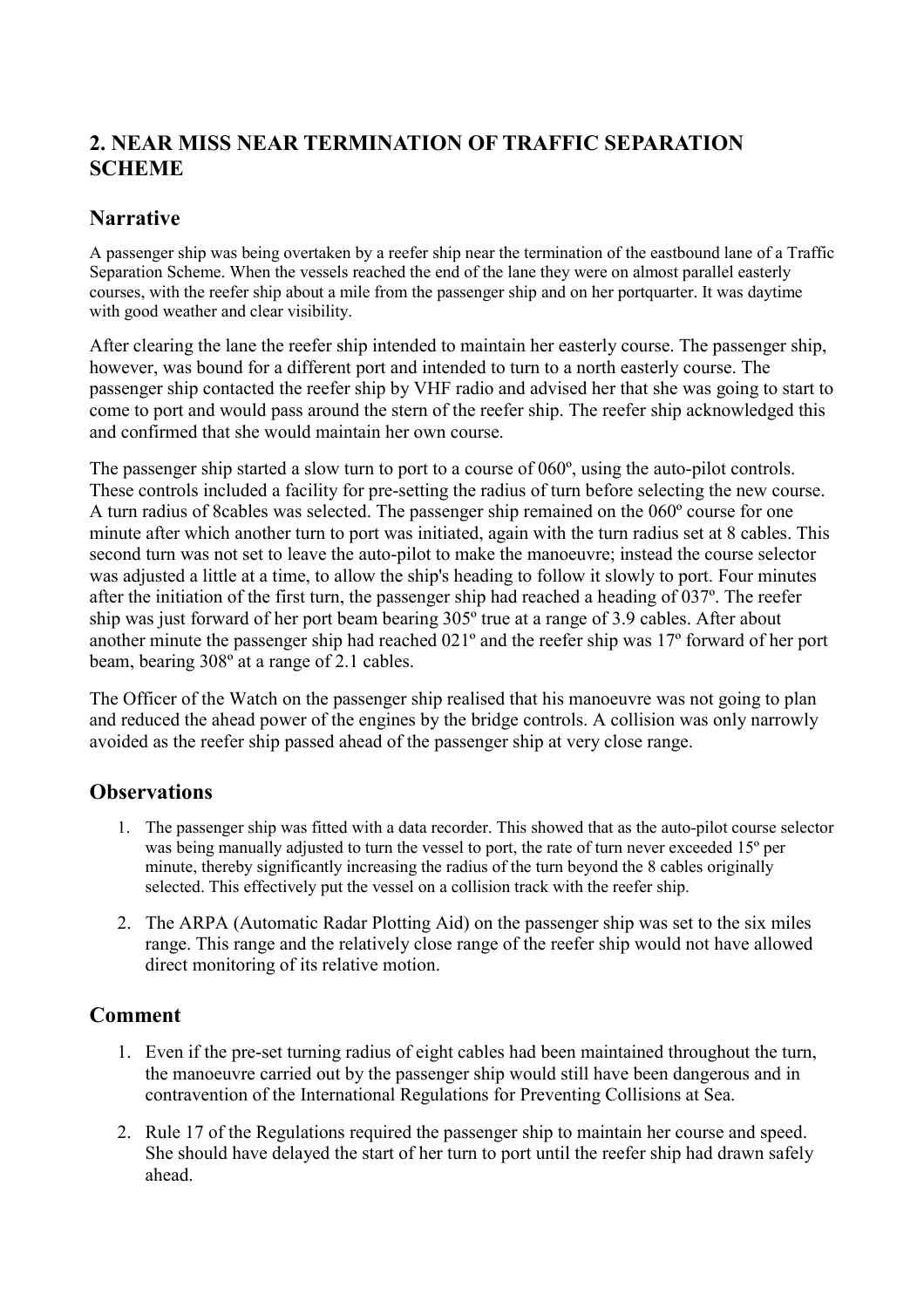3. Alternatively, there might have been good reasons for the passenger ship to have preferred to alter course at the pre-planned alter course position, rather than 'overshoot' it; for example, to avoid risk of collision with a third vessel. Under these or similar circumstances it would have been acceptable under Rule 2 for the passenger ship to have made a substantial reduction in speed before reaching her alter course position, allowing the overtaking ship to draw ahead at an earlier stage.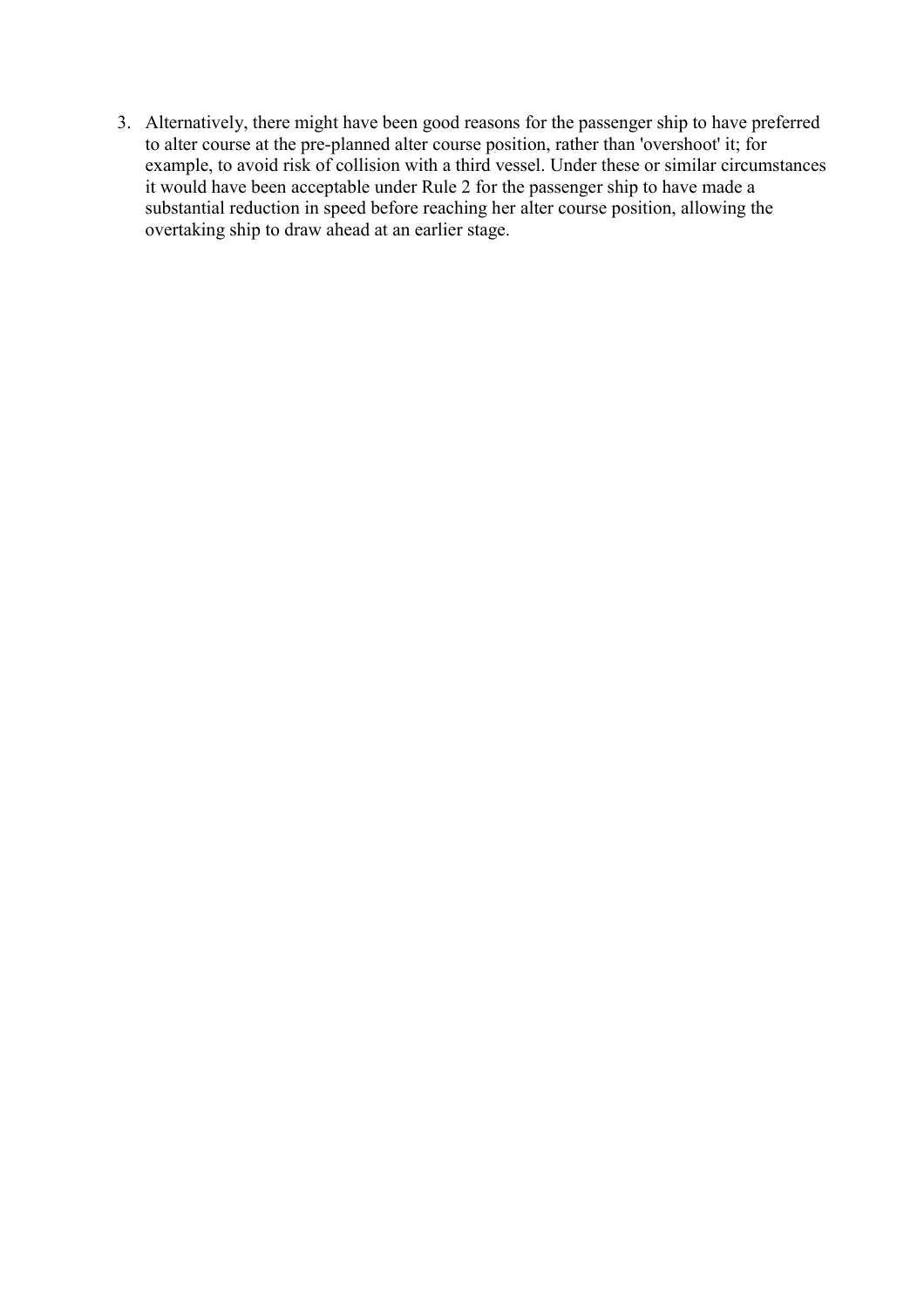## <span id="page-7-0"></span>**3. LOSS OF A SMALL CARGO VESSEL**

### **Narrative**

An 850 gross registered tonnage, single hold dry cargo vessel with a crew offive was employed on regular voyages carrying coal. A full cargo was loaded and trimmed to within 30cm of the hatch covers over the full length of the hold except for the forward 4 - 5 metres.

After departure, the vessel experienced several days of poor weather conditions with wind force 7 - 8 increasing to force 8 - 10 causing seas to break over the hatch covers. Towards the end of the Mate's watch, at 0400hrs, a port list of 4<sup>°</sup> to 5<sup>°</sup> was noticed. The Chief Engineer was requested to discharge ballast from the port ballast tank to correct this list. These efforts proved successful, however after a very short period the vessel again started to list to port. On this occasion the list gradually increased until it was estimated to be 40º - 50º. Attempts to correct the list by transferring ballast failed.

The Master broadcast a MAYDAY and the crew abandoned the vessel. Three men managed to board a liferaft and were later recovered. The other two were lost. The vessel capsized shortly afterwards.

#### **Observations**

- 1. No clear cause could be established for the capsizing of the vessel. However a shift and liquefaction of the coal cargo must be considered as a possible explanation.
- 2. The two men who lost their lives had donned survival suits but neither man was able to properly close the zips due to the suits not being large enough.

- 1. Advice on the recommended precautions to be taken when loading coal cargoes is contained in Merchant Shipping Notice No M.1250.
- 2. It is speculation to suggest that the two men who lost their lives might have been saved if their survival suits had fitted properly. However, these suits would have been of very limited value in the unzipped state.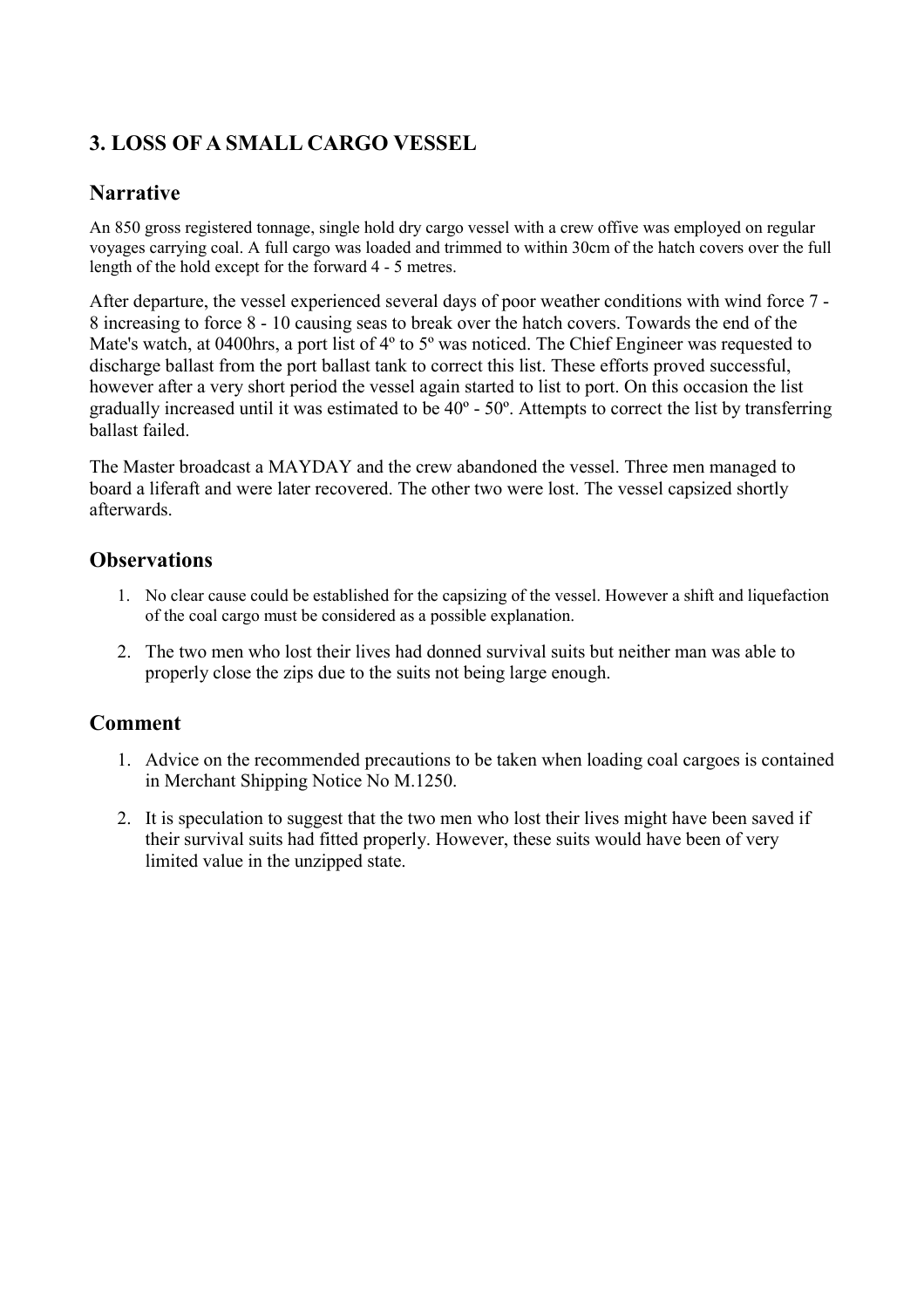## <span id="page-8-0"></span>**4. CAPSIZE OF TUGS**

### **Narrative**

Several investigations have been undertaken into incidents where tugs have capsized while manoeuvring in the immediate vicinity of the vessels they were assisting.

In two of these incidents the tugs were close to the stern of the larger vessels and, due to restrictions of space in the dock and lock area, were using a comparatively short line.

In one case a tug was passing across the stern of the larger vessel, whose engine was still on slow ahead to arrest astern movement, when it came into the influence of the propeller's wash. The intensity of this wash moved the tug athwart ships and removed the slack from the towing line which was secured to the towing hook of the tug, amidships. Once the line became taut the tug started to heel sharply, quickly reaching an angle of 90º. On removal of weight from the line, the tug regained an almost upright condition with minimal flooding.

In the other incident the weight in the tug's line was effectively taken at the stern using a gog line (a length of rope used to bowse in the tow rope, sometimes called a gob rope). The vessel being assisted was passing through a narrow dock entrance, causing the tug to be positioned almost directly astern, and was using significant engine power due to there being a highwind. No difficulty was experienced until the tug's gog lined failed, so transferring the line's load to the towing hook amidships. This turned the tug beam on and caused it to heel over. The tug quickly sank, albeit in shallow water.

### **Observations**

- 1. It is of great good fortune that there was no loss of life in either incident.
- 2. In the first case, all possible openings in the tug had been secured closed. The benefit of this practice being clearly demonstrated by the limited flooding which occurred. The value of this practice is further emphasised by the other case where the tug sank due to flooding via unsecured openings.
- 3. The dangers of the larger vessel moving too quickly while a tug is beam on to its towline is well recognised by tug Skippers. However, the potential effects of being caught in a propeller's wash may sometimes be overlooked.

#### **Comment**

Useful advice on the safety of tugs while towing is contained in Merchant Shipping Notice No M.1531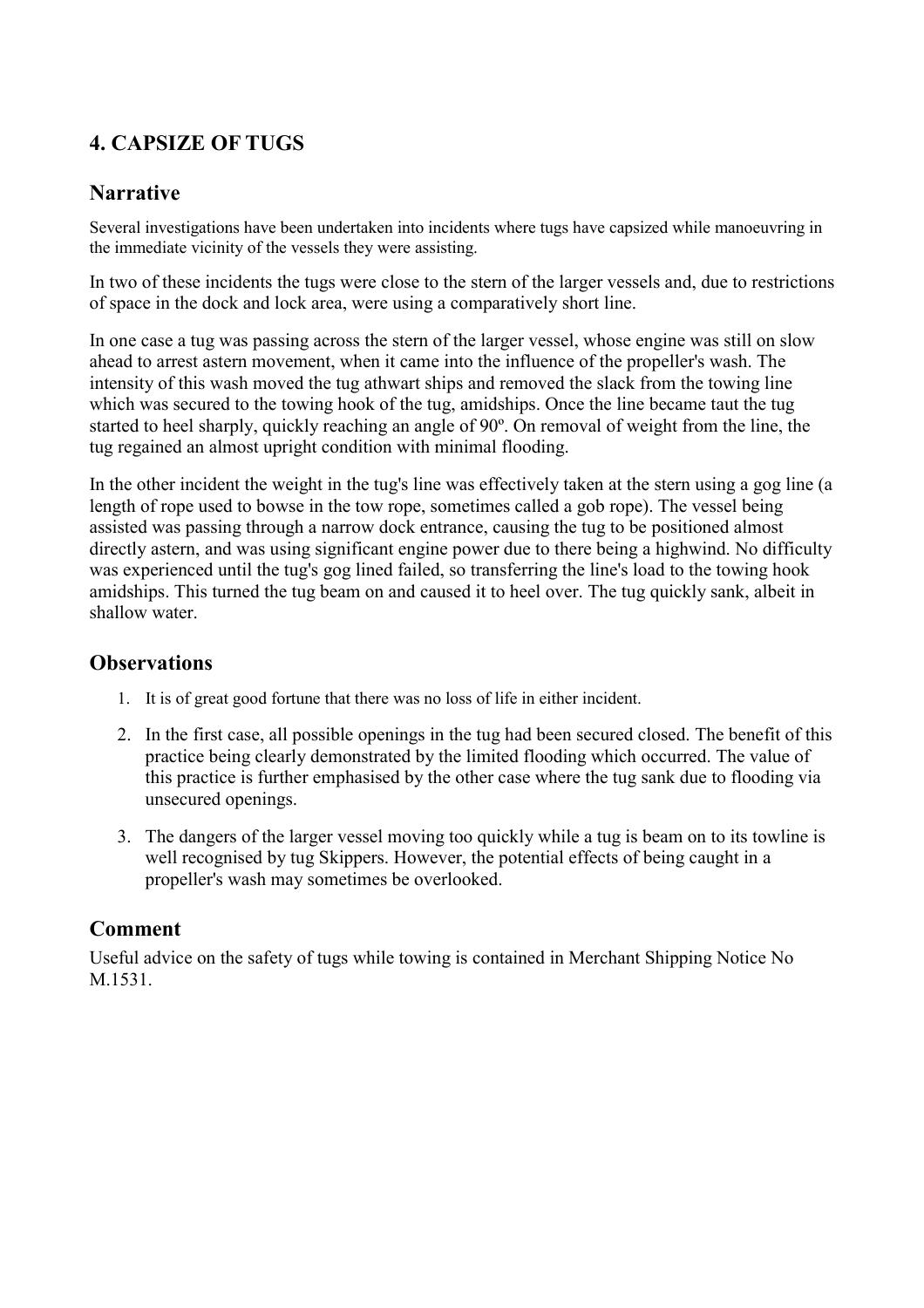## <span id="page-9-0"></span>**5. INCIDENT INVOLVING THE RESCUE OF THREE MEN FROM A CARGO TANK**

### **Narrative**

A 5,800 dwt tanker was on passage to a loading port for a cargo of kerosene; the previous cargo had been naphtha. Cargo preparation required waterflushing of the tanks followed by gas-freeing and entry to hand mop the tankbottoms. The tanker had ten cargo tanks arranged in pairs, numbered 1 - 5from forward, with a centre line bulkhead and a single slop tank aft. The tanks were loaded through individual drop lines and each had its own deepwell pump.

The tanks were flushed by pumping water into No 1 tank then pumping this to No 2 tank and so on down the line of tanks and finally into the slop tank. All pipelines and manifolds were purged back to the slop tank using a purge-air system. Tanks were gas-freed by attaching two water driven fans, one port and one starboard, to the manifold and delivering air through the cargo loading lines. Numbers 1 and 2 port tanks were gas-freed first, exhausting to atmosphere through the tank lids. As they became gas-free other tanks were opened on the port side whilst continuing to vent the gasfree tanks.

Once the first tank was gas-free (Lower Flammable Limit (LFL) of less than1% and oxygen content 21%) a Tank Entry Permit was issued and the required safety equipment assembled near the tank opening. One man was in continual attendance on deck and he maintained communications with the Officer on bridge watch. Mopping of the tank bottoms progressed as tanks were tested and passed fit for entry.

All was proceeding well, with tank Nos 1 - 4 on the port side having been entered and mopped. At No 5 port tank the Chief Officer tested the atmosphere and obtained readings of 21% oxygen and a gas reading of less than 1%. He and a seaman entered the tank to educt residue from the pump well and they were joined by another seaman a short while later. It was about ten minutes after the third man entered the tank that one of the seamen noticed that the Chief Officer was in trouble and he raised the alarm with the man at the tank opening. The Bridge Officer was immediately informed, the alarm sounded and further assistance arrived on deck.

The three men in the tank were seen to be moving around and a rescuer entered the tank wearing breathing apparatus and assisted the Chief Officer and one seaman out of the tank. The third man was more affected by the gas and so a second rescuer in breathing apparatus entered the tank and managed to get him out successfully.

Once in the fresh air all three men recovered from the effects of hydrocarbon gas though the most seriously affected man suffered some discomfort for a short period afterwards.

### **Observations**

1. The International Safety Guide for Oil Tankers and Terminals (ISGOTT)Chapter 15, states that after the carriage of naphthas, gasolines, gasoline blending products or special boiling point solvents, benzene or other aromatic hydrocarbons may be present. Overexposure to these can have chronic effects which may lead to blood and bone disorders. The Threshold Limit Value (TLV) for benzene is 10 ppm and it is recommended that special chemical tests are carried out to check for the presence of this substance. The approved Tanker Safety Courses also recommend that product tanks are tested for oxygen, LFL and benzene.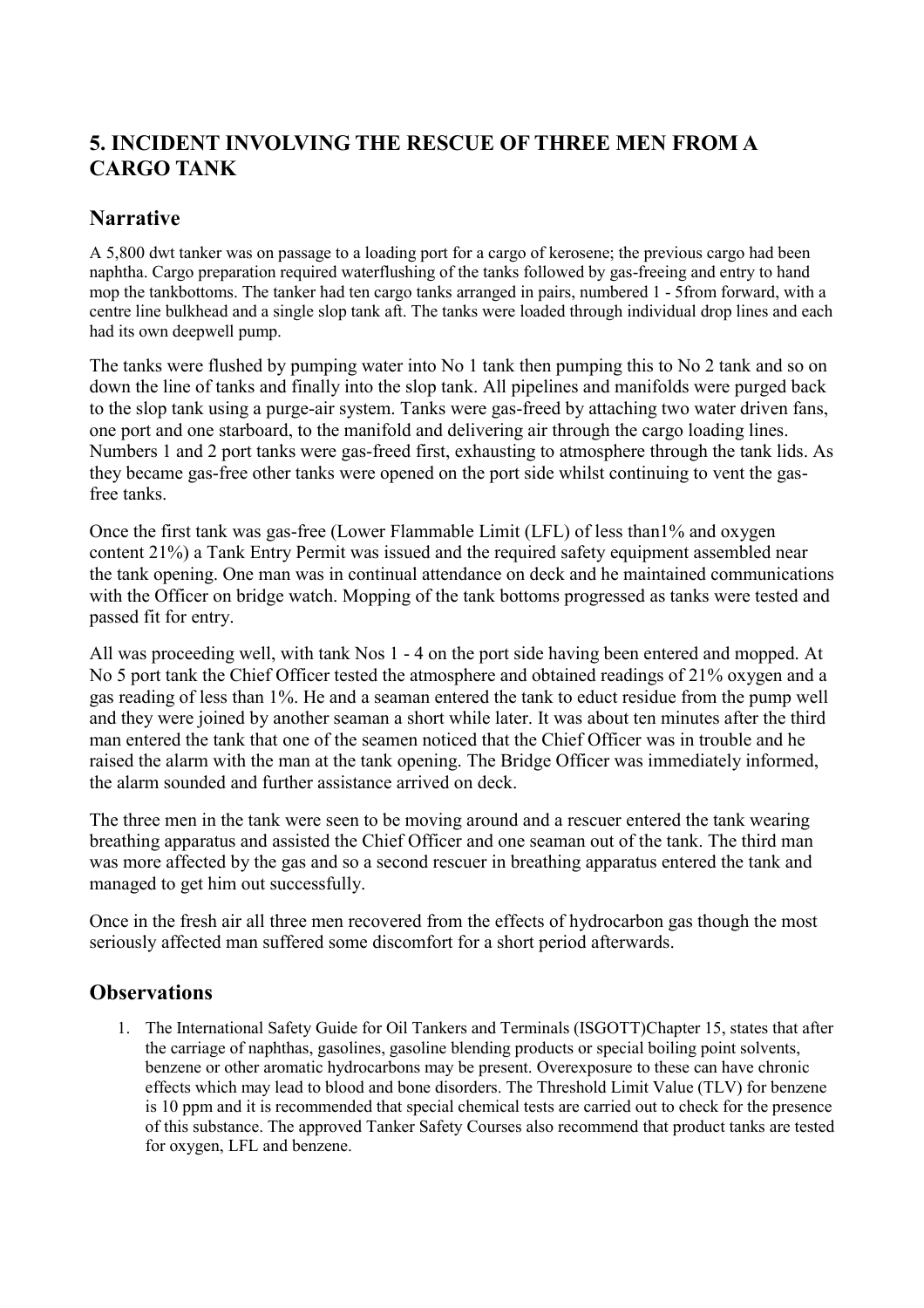- <span id="page-10-0"></span>2. The accuracy of gas monitors varies between 0 and 3% provided the equipment is measuring the same gas as that with which it was calibrated. In the case of naphtha this represents a range of between 0 and 420 ppm against a 1% LFL reading. The TLV of naphtha is 300 ppm.
- 3. Although the Code of Safe Working Practices for Merchant Seamen (COSWP)states that a limit of 1% LFL is acceptable for entry, it also states that it would be safer to use a zero LFL.

- 1. The primary cause of the incident was the misreading of the gas monitoring equipment. The monitor had two modes, one measured oxygen and percentage gas whilst the other mode showed percentage gas and percentage Lower Flammable Limit. In this case the oxygen content and percentage gasmode was read. Consequently, though a reading of less than 1% was obtained, this represented a much higher gas content than 1% of the LFL.
- 2. In view of the possibility that a 1% LFL gas monitor reading can represent a gas concentration in excess of the TLV of naphtha, only a zero LFL should be accepted for entry.
- 3. The gas concentration came about because of the methods used to clean the tanks and gasfree them. The cascading method concentrated the residue into the after tanks and the efficiency of the gas freeing diminished as more tanks were opened. It is possible that the Chief Officer's judgement was impaired by the accumulated effects of the gas from the cleaning operation.
- 4. This case does illustrate how a successful rescue was possible because the basic safety requirements of the Code of Safe Working Practice were followed. The crew are to be commended for their action.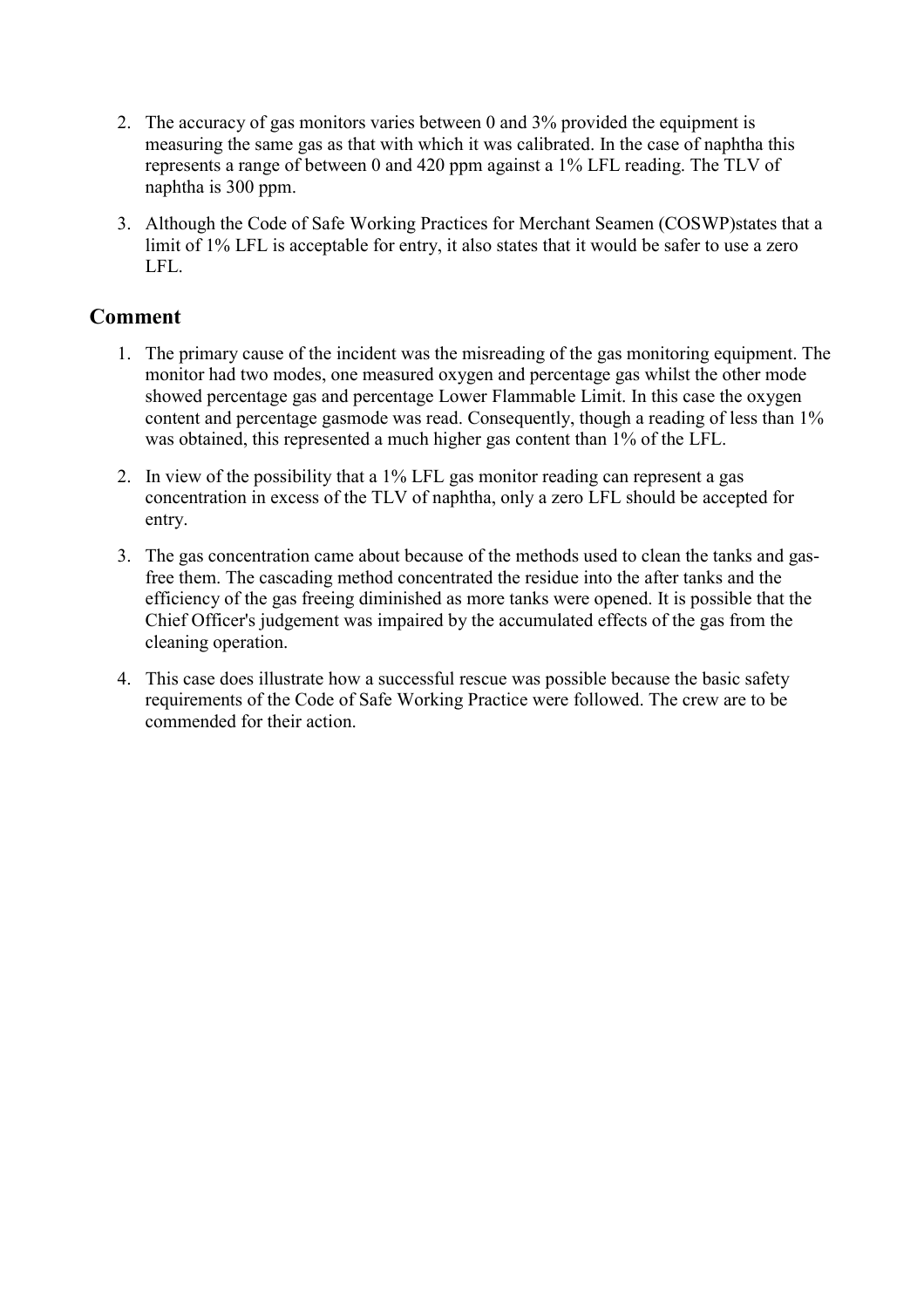## <span id="page-11-0"></span>**6. UNCONTROLLED FLOODING OF A CARGO VESSEL**

### **Narrative**

A modern, fully loaded, single hold cargo vessel of 1,409 gross registered tonnage was approaching port in poor weather conditions. The vessel was not flagged in the UK and was allowed to operate by its Administration with no dedicated Engineer on board. The main engine power was 749kW.

While the Master was on watch the machinery space alarm sounded. The Master left the bridge to inspect the engine-room where he discovered flooding. The floodwater was rising rapidly and before the Master was able to close the sea water inlets the main engine stopped and the space had to be evacuated. Flooding continued until a stable condition was achieved at which stage the vessel's main after deck was awash.

Fortunately, assistance was quickly on the scene and the crew were evacuated. The vessel was towed to a port where an inspection established that a strongback on a sea water strainer had fractured so allowing the strainer cover to be displaced.

### **Observations**

- 1. This vessel was almost new at the time of the incident and was clearly maintained to a very high standard.
- 2. All the sea water inlet valves, and their associated strainer boxes, were sited below the lower floor plates within the engine-room. Access to these valves in the emergency proved to be difficult.

- 1. Had this vessel been equipped with extended spindles, or other devices, allowing the sea water inlet valves to be closed from above the flood waterlevel the ingress of water could have been arrested at an early stage.
- 2. The value of such remote closing systems, and the importance of maintaining them in good working order is clearly demonstrated by this incident.
- 3. There is a requirement in the SOLAS Convention, Regulation 48(3),regarding the location of the controls of any valve serving a sea inlet.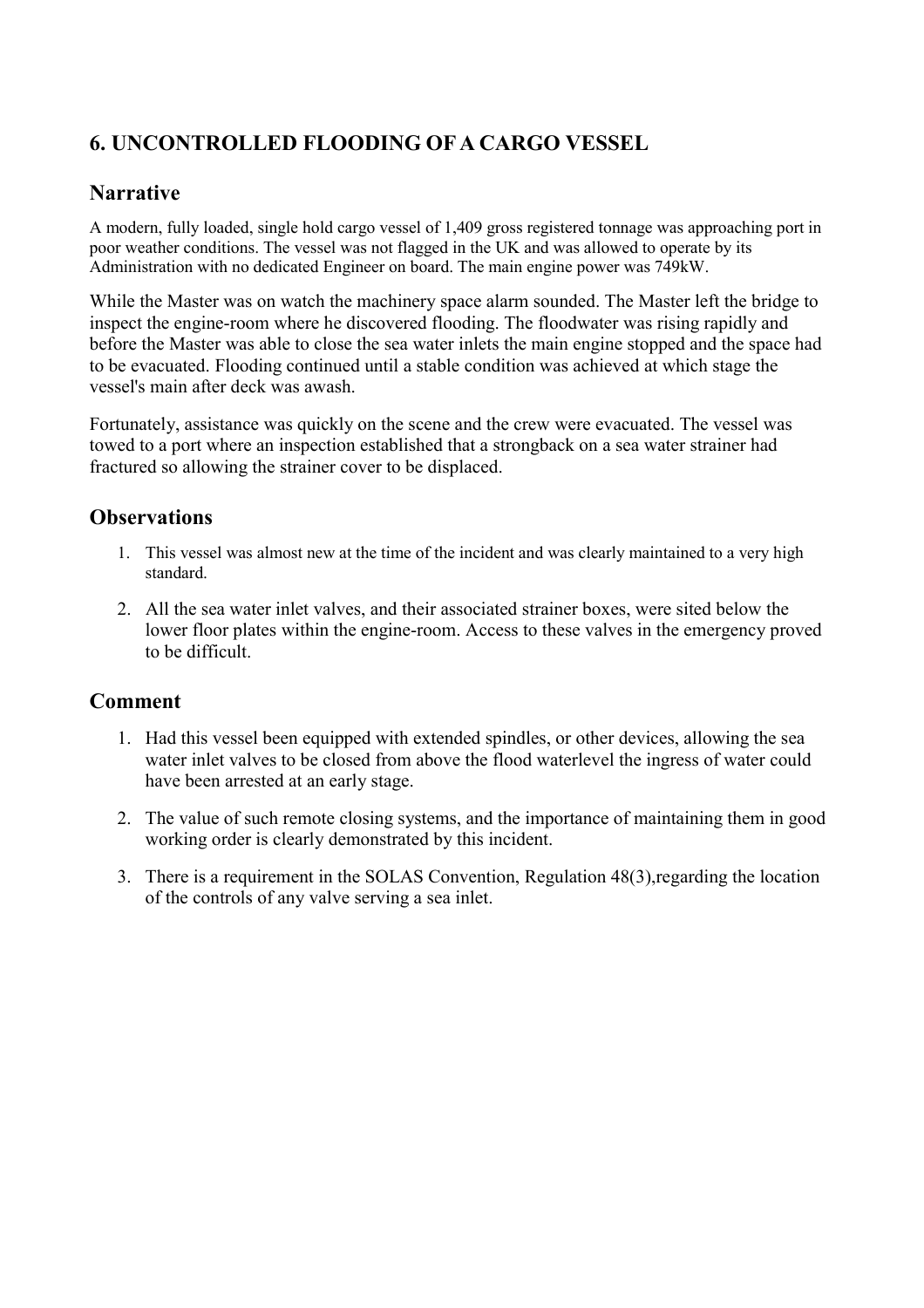## <span id="page-12-0"></span>**7. CHEMICAL TANKER STRANDS WITH A PILOT ON BOARD**

### **Narrative**

A 3,232 dwt chemical tanker was inward bound towards an estuary port. Pilotage in the estuary was compulsory and a licensed pilot boarded the vessel east of the designated boarding station. It was a mainly clear night with a westerly wind and moderate sea. When the Pilot arrived on the bridge the tanker was heading in an easterly direction, two radars were operational, the auto-pilot was engaged and the engine was working up to seaspeed. The Master went below soon after the Pilot took the con, leaving the First Officer on the bridge.

The usual course from the boarding station was 075º to bring an island in mid-estuary ahead. There was navigable water to the north and to the south of this island. Passing to the north would give a shorter passage, although there was less water and less sea room. It was the Pilot's intention to steer for the light on the island until a light on the northshore of the estuary was abeam, when course would be altered to 055º to pass four cables north of the island.

As the vessel approached the alter course position she entered a squall, visibility was restricted and the wind veered to a northerly quadrant and increased in strength. Rain clutter affected the radar and sea returns increased, severely degrading the close range display. The Pilot, probably anticipating that the squall would soon pass, did not adjust the radarcontrols to compensate for these effects.

During a gap in the rain the light on the north side of the estuary was seen near the beam and the Pilot altered to the new course, using the auto-pilot. On reaching the 055º heading the vessel was still in the squall, and the radar which the Pilot was observing was still virtually unusable because of the rain clutter. A few minutes later the light on the island was seen nearly abeam to starboard, but at very close range. The vessel grounded shortly afterwards.

### **Observations**

- 1. The tanker was in ballast and fortunately there was no pollution. She was successfully refloated eleven hours later but with considerable bottom damage.
- 2. The Pilot had been on duty on the day before the incident. After less then two hours sleep at home he had been called and invited to pilot the chemical tanker. He then drove his car 65 miles and was probably fatigued when he boarded the ship at about 0340 hrs.
- 3. The Pilot had safely conducted several vessels on previous inbound passages, following the same passage plan. However on this occasion the Master had not been entirely happy to pass north of the island, although he accepted the Pilot's assurance that there was enough water there.
- 4. The Pilot received no depth reports from the First Officer, neither did he know if the echo sounder was running. No fixes were plotted on the chart prior to the stranding and the First Officer appeared to be leaving the navigation of the vessel entirely to the Pilot, who did not ask for assistance.
- 5. The vessel was yawing up to 5ø either side of the course set on the auto-pilot. No helmsman was on the bridge.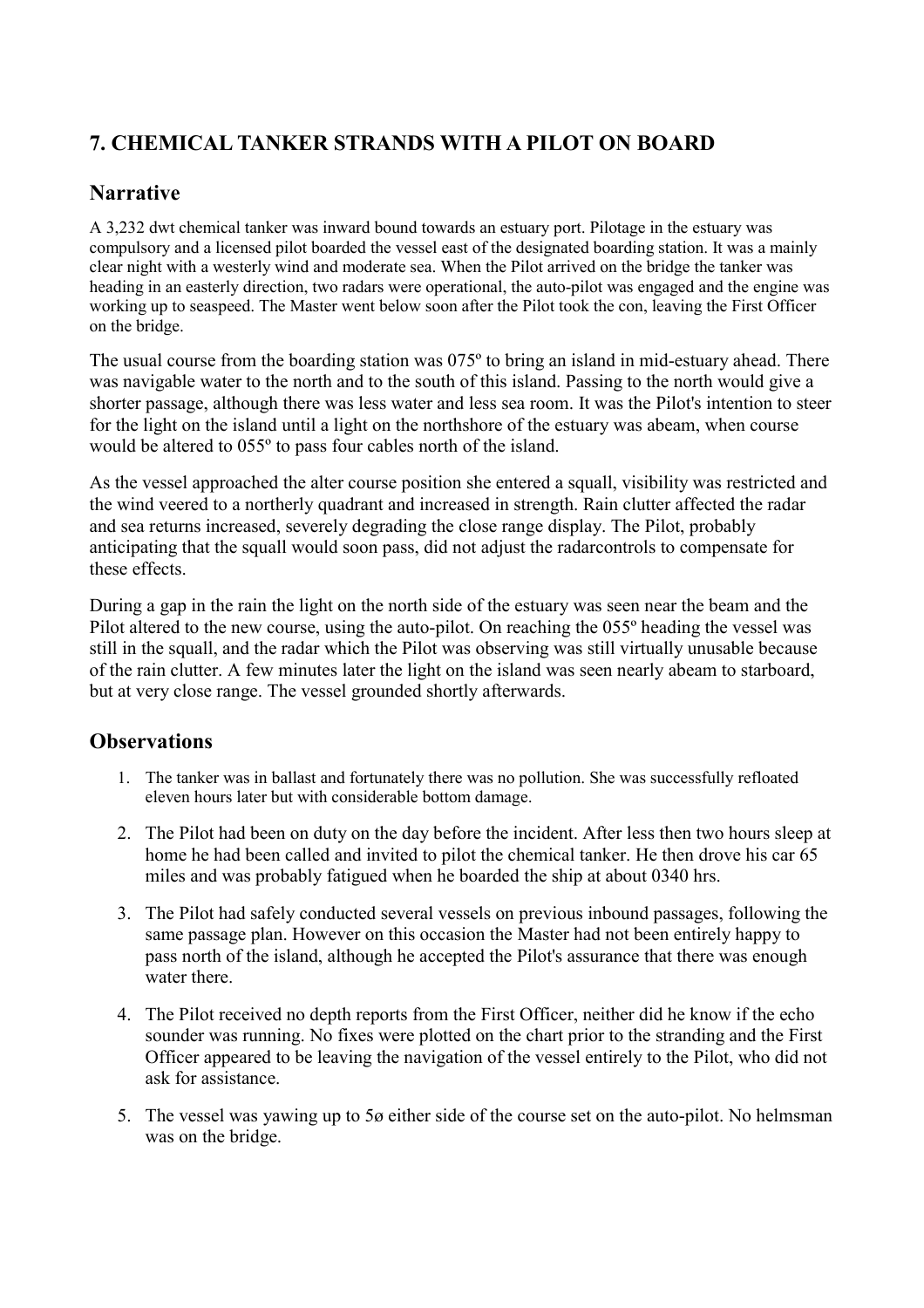- <span id="page-13-0"></span>1. The Pilot agreed to work at short notice at night after a long period without adequate rest.
- 2. Account was not taken of the leeway effect of the wind during the squallon this shallow draft vessel in ballast. This, together with the relatively slow rate of turn when altering course with the auto-pilot, put the ship to the south of the intended 075º and 055º tracks.
- 3. The progress of the vessel was not monitored by the First Officer, perhaps because the ship was a frequent visitor to the port. The ship should have been in manual steering, to leave the Pilot free to give his full attention to the navigation of the vessel, and the assistance of the First Officer should have been asked for and given. It is generally inadvisable to use an auto-pilot when a vessel is in restricted pilotage waters.
- 4. The appropriate radar controls should have been used immediately to suppress the clutter returns. Simple parallel indexing techniques could then have been employed to keep the vessel at a safe distance from the island. The echo sounder should have been in use.
- 5. Guidance on the planning and conduct of passages and the use of radar parallel indexing techniques is given in Merchant Shipping Notices Nos M.854and M.1158.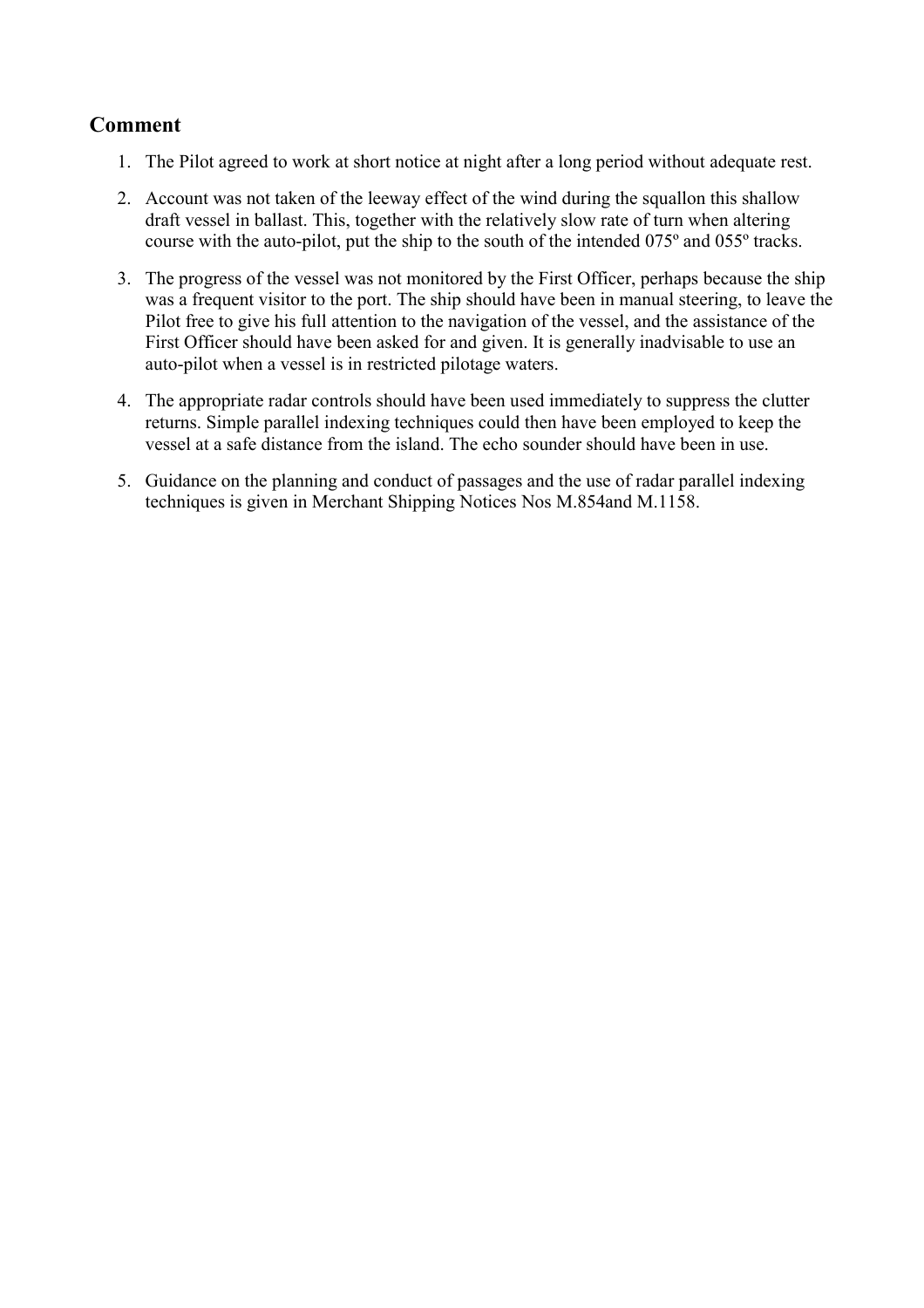## <span id="page-14-0"></span>**8. SHIFT AND PARTIAL LOSS OF A TIMBER DECK CARGO**

### **Narrative**

A single hold dry cargo vessel of 1,892 gross registered tonnage loaded a cargo of bundled timber; 1,460 tonnes in the hold and 560 tonnes on deck. This deck cargo was loaded only on the hatch covers and was secured by lashings in accordance with the vessel's lashing plan. The vessel was not a specialised a timber carrier.

While on passage the deck cargo lashings were checked regularly. However, during a period of poor weather and while the vessel was hove to during the hours of darkness, an unexpected beam sea struck the deck cargo. Several cargo lashings failed, most of the deck cargo shifted slightly and some of the timber bundles were lost overboard causing the vessel to list.

The list was quickly corrected by filling a ballast wing tank and the vessel safely completed her voyage without further incident.

### **Observations**

- 1. Section A of Part II of The Merchant Shipping (Load Lines) (Deck Cargo)Regulations 1968 require that a system of lashings of adequate strength are employed to ensure, as far as is practicable, that there is no movement of cargo in the worst weather conditions which may normally be expected.
- 2. The deck cargo lashings of this vessel were not marked with their safe working loads (SWL), nor was there any documentation on the vessel covering their testing, making it difficult for the Master to assess the suitability of these lashings. However it is fair to say that there was no clear evidence to suggest that the lashings which failed were below the required standard.
- 3. Advice on the strength of lashings for timber deck cargoes is contained in the IMO publication, "The Code of Practice for Ships Carrying Timber as Deck Cargoes".

- 1. Data should be available to the Master which will allow him to assess the suitability of lashings.
- 2. Notwithstanding the above comments on the strength of lashings, in this particular incident it is considered that weather and sea induced forces were overwhelming and were the primary cause of the cargo shifting.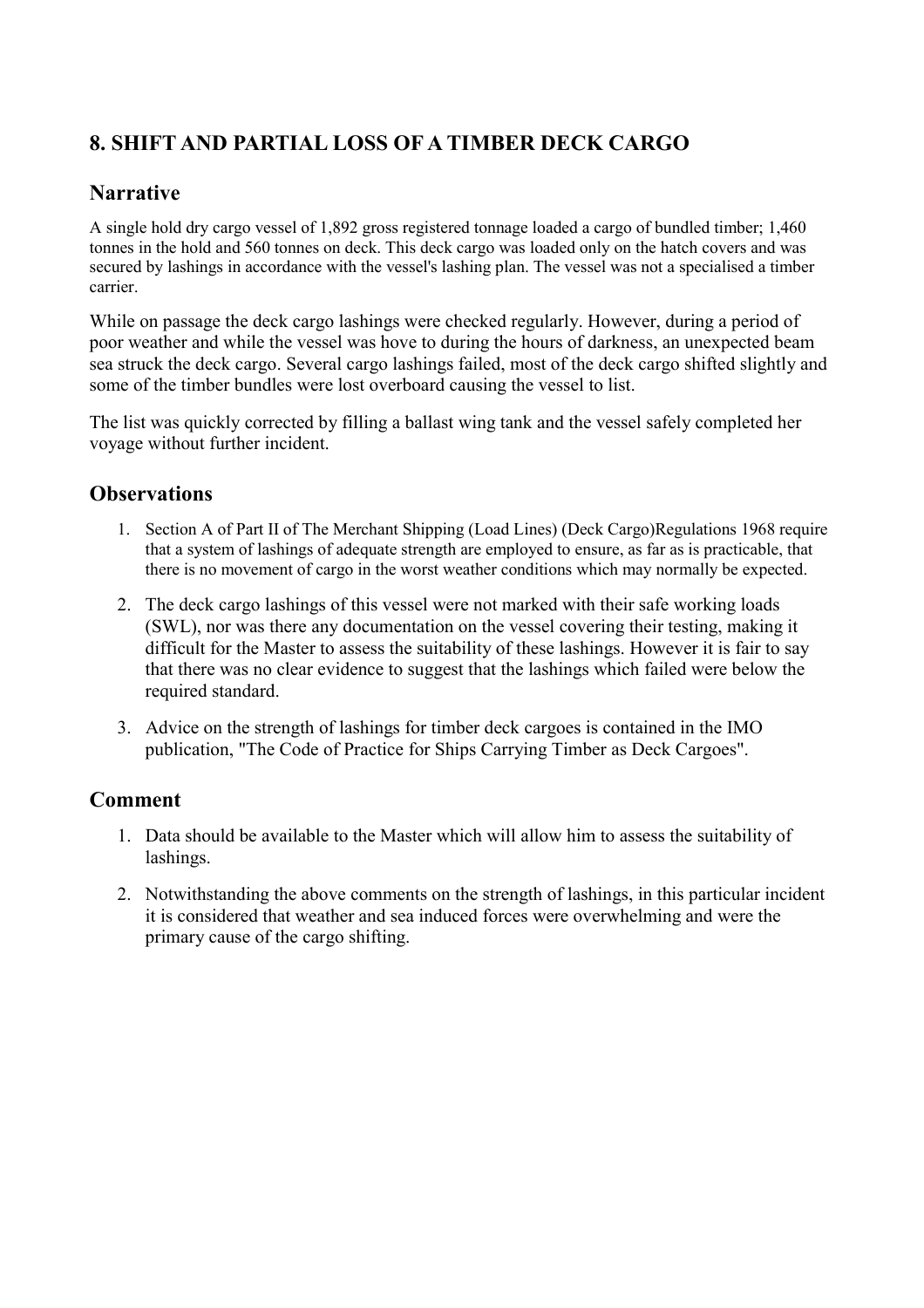## <span id="page-15-0"></span>**9. MAJOR DAMAGE TO A GENERAL CARGO VESSEL DUE TO FLOODING**

#### **Narrative**

A fully laden, single hold, dry cargo vessel of about 960 tonnes dead weight with a crew of five was on passage. The vessel had encountered head seas and winds of force 7 - 8 during the first 36 hours of the voyage. In these rough conditions it was not immediately apparent that the vessel was gradually listing to port. When the Officer of the Watch realised that this was happening he called the Master to the bridge.

Water was found to be present in the hold. It soon became clear that the pumps were having no discernable effect and that the vessel's condition was quickly deteriorating. The Master sent out a PAN PAN to the Coastguard. Over the next few hours the flooding caused her to take up a list to port and trim by the head to such an extent that the forward half of the vessel was submerged. Weather conditions were winds west by north force 8 and sea state 5 with a considerable swell.

The crew, except for the Master, were evacuated by helicopter. He conned the vessel for about four hours on his own, and with the assistance of the Coastguard and local lifeboats, managed to beach the vessel.

When the vessel was inspected on the beach it was found that the hold, the bosun's store, generator room and chain locker were flooded to the tops of their access hatch coamings. The cargo had not shifted. The vessel wasre-floated two days later and towed to a nearby port where its cargo was unloaded and the hull inspected. When it had been determined that the hull was intact she was towed away for repair.

#### **Observations**

- 1. All the spaces affected had flooded through their respective hatchcovers. Inspection of the vessel on the beach showed that the pontoon hatch covers over the hold had moved slightly, thus opening up the crossjoints in places. The access hatch covers to the other flooded spaces, whilst still in place, had all lost some of their securing cleats.
- 2. Whether the lack of watertightness of the hatch closing arrangements was due to defective equipment or a lack of care and attention on the part of the crew could not be determined.
- 3. All the vessel's cargo was water contaminated and declared a total loss.
- 4. The vessel itself had suffered severe hogging damage. In order to repair this the vessel had to be cut in two to allow a new section to be inserted.

- 1. Flooding is a constant source of danger to the safe and efficient operation of any ship.
- 2. Records show that in recent years flooding on various occasions caused contamination of fuel, loss of electrical power, loss of engine power and damage to cargo. In addition, flooding has caused fluidisation of cargo, loss of buoyancy and loss of stability which in turn has caused serious listing sometimes leading to capsize and the total loss of the ship. Yet, as is often shown by subsequent investigation of the individual incidents and casualties, these dangers have not been appreciated, or they have been underestimated by those on board and therefore not always effectively guarded against.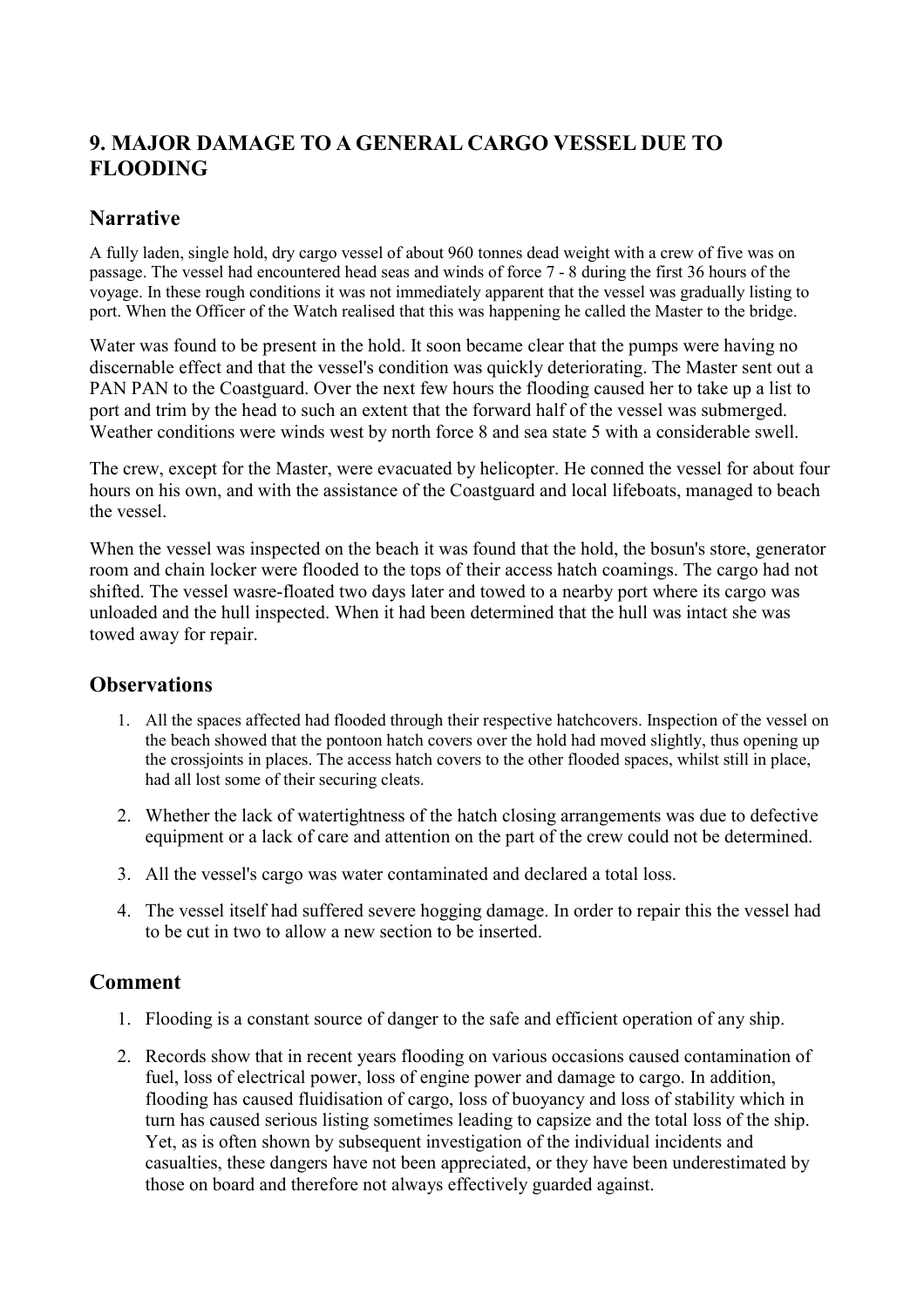3. Merchant Shipping Notice No M.1361 lists the operational procedures recommended by the Department of Transport to be followed in order to minimise the risk to crew, cargo and ship, of a dangerous flooding situation arising.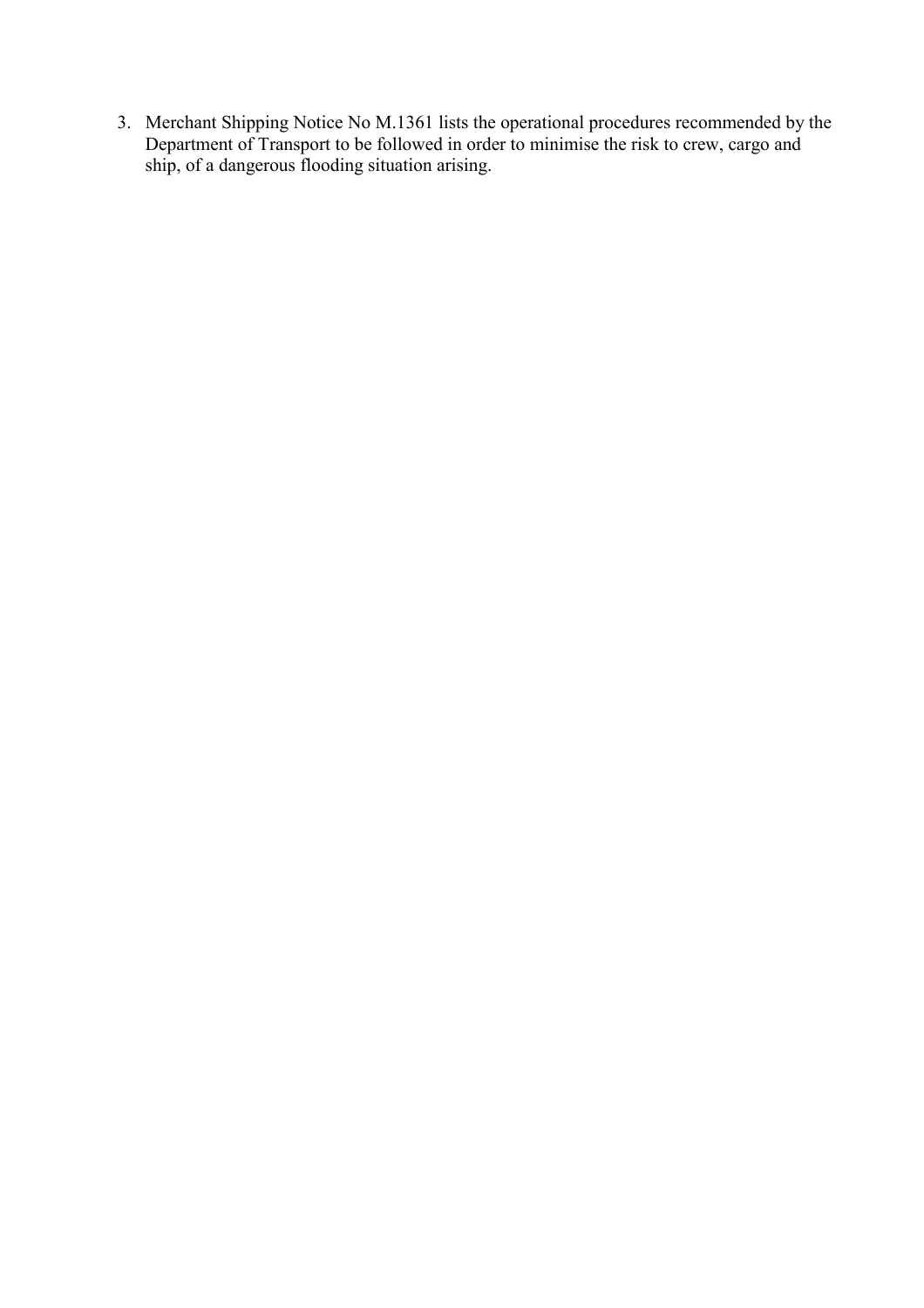## <span id="page-17-0"></span>**10. SPEEDBOAT TRAGEDY RESULTS IN LOSS OF FIVE LIVES**

#### **Narrative**

A 5 metre GRP pleasure craft was being used by a group of six men for an evening trip across and around a large tidal inland waterway. The time of the year was winter. This trip started during the early afternoon and included several visits to restaurants and public houses on the shores of the waterway. The party commenced their journey home across the waterway, a distance of several miles, shortly before midnight. A few minutes after departure the craft capsized and sank.

The alarm was raised by one of the men using a portable telephone to contact his wife, who in turn contacted the Coastguard. Unfortunately before assistance could reach the men, five of them had drowned.

#### **Observations**

- 1. The craft was designed to carry a maximum of four persons.
- 2. The craft carried no life-jackets, flares, navigation lights, means of making sound signals, VHF radio or functional bilge pump.
- 3. A hole had been drilled in the hull of the craft, slightly above the normal waterline by a previous owner, in a mistaken attempt to ventilate the fuel tank space, but had not been properly blanked off. With the weight of the extra two persons on board this hole was depressed below water level so allowing water to gradually fill the boat. This ingress of water was unseen by the men due to the darkness.

#### **Comment**

At the Inquest held into the deaths of these men, HM Coroner very clearly highlighted the relationship between the alcohol which these men had consumed and their ill-judged decision to operate an overloaded, unseaworthy and ill-equipped craft during the hours of darkness.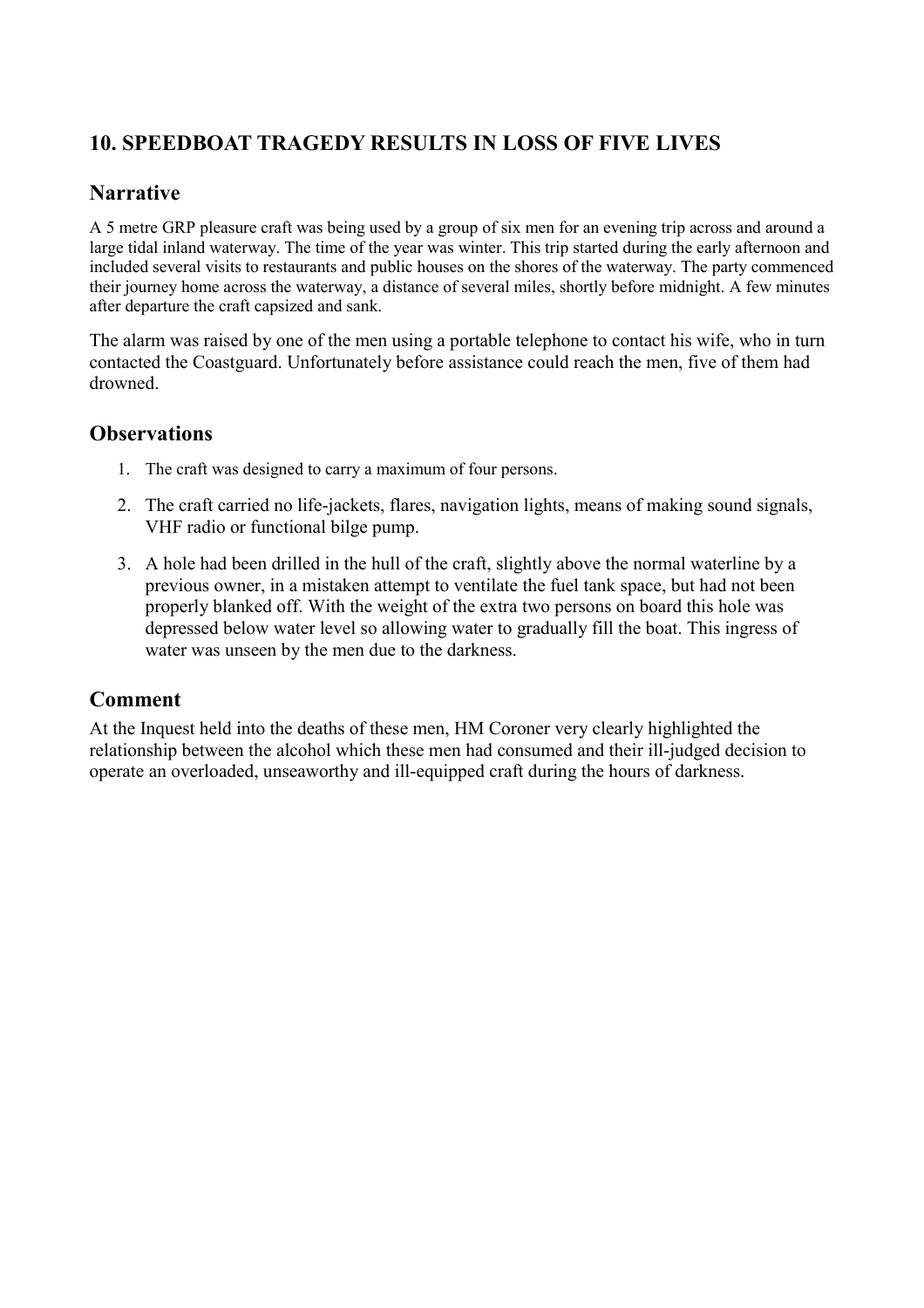## <span id="page-18-0"></span>**11. BARGEMASTER DROWNS AFTER FALLING OVERBOARD**

#### **Narrative**

An 88 metre crane barge was moored approximately 300 metres offshore. Her stern was pointing directly out to sea. Operations for the day had ceased. The sea was calm but with a swell of about 0.8 to 1.0 metres. The winds were westerly force 3.

At about 2215 hrs the Bargemaster and three deckhands went aft to tidy up the emergency towing wire. As the last of the three deckhands was leaving the area on completion of the work he heard a splash and then someone shouting for help. He immediately threw a life buoy overboard and shouted "man overboard". Using a torch they located the Bargemaster in the water. Another life buoy was thrown to him and he was seen to catch hold of it. Attempts were made to haul him back on board on the end of the life buoy and later on the end of a ladder but he was unable to maintain his grip and fell back into the water. The Coastguard were alerted and a lifeboat and helicopter were tasked.

Despite their best efforts the crew were unable to rescue the Bargemaster and ladders were lashed in place to permit two of them to descend to the water to keep his head up. Unfortunately, by this time he was unconscious. The rescue helicopter arrived on the scene and airlifted the casualty to hospital. Attempts to revive him were unsuccessful and it was determined that drowning was the cause of death.

#### **Observations**

- 1. The guard rails on the barge were inset from the deck edge by about 2.5metres across the stern. The Bargemaster was working outside the guard rails when the accident occurred.
- 2. The deck of the barge was some 4 metres above the water.
- 3. There was a recess in the stern deck outside the guard rails for the emergency anchor.
- 4. The deck lighting in this area was poor.
- 5. At the time of the accident the Bargemaster was not wearing a life-jacket, although he was required to wear one in the Site Safety Plan.
- 6. His 12 hour work shift began at 0700 hrs, and had been extended because of impending bad weather.
- 7. A rescue boat was not in attendance. The Site Safety Plan required that a rescue boat should be in attendance at all times.

- 1. It is believed that, because of the poor lighting and possibly because of a lack of concentration on his part due to tiredness, the Bargemaster tripped or mistakenly stepped over the side of the recess and fell into the water.
- 2. This accident revealed serious deficiencies in the management of safety practised by the barge operators.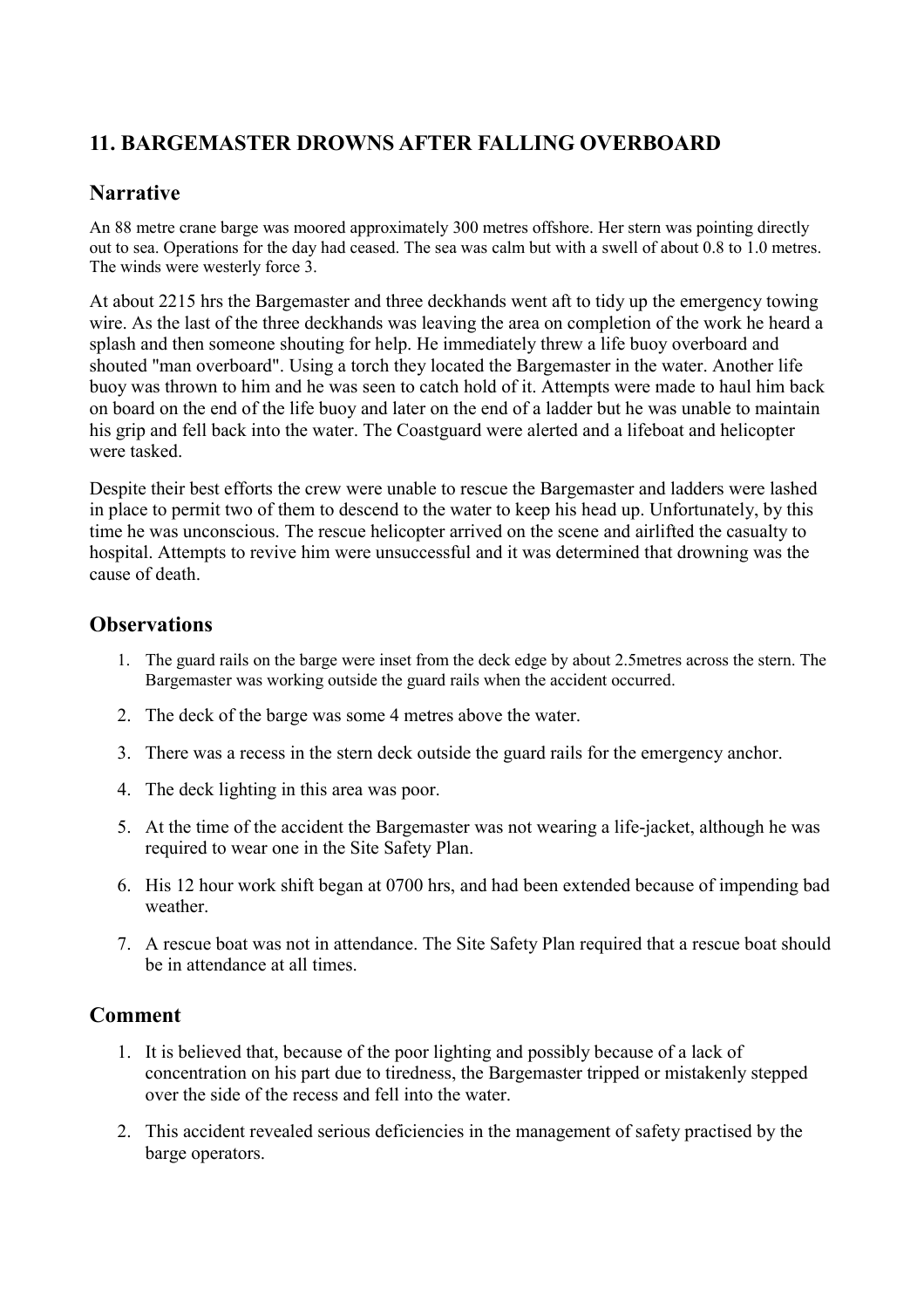3. Individuals have a responsibility to take reasonable care of their own health and safety and to observe the safety measures that may be in force on their vessel.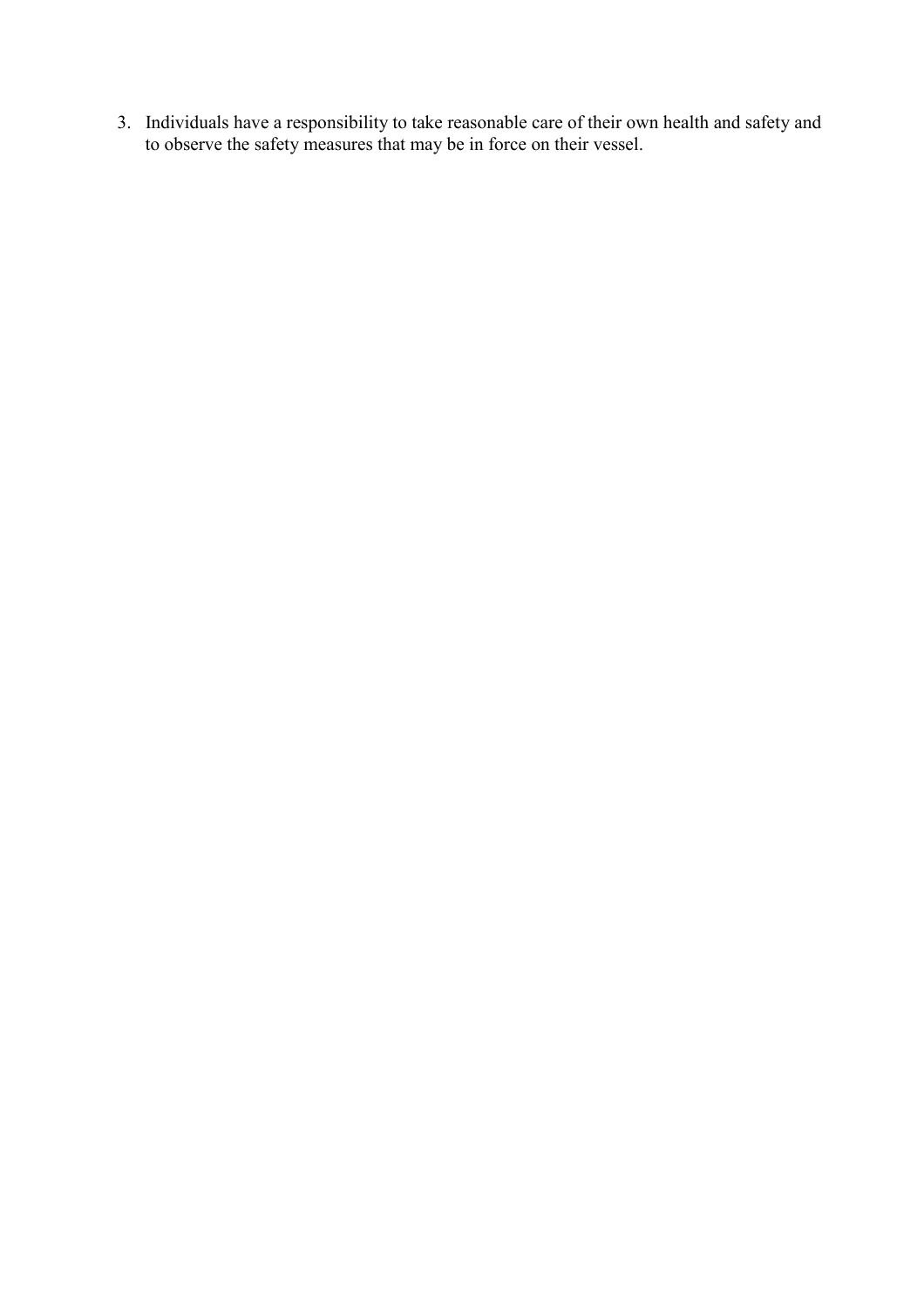## <span id="page-20-0"></span>**12. CONTACT WITH OVERHEAD POWER CABLES BY A HEAVY LIFT SHEERLEGS PONTOON**

### **Narrative**

A large self-propelled sheer legs pontoon had completed an engineering project on a river berth. The pontoon was capable of lifting weights of up to 2,400 tonnes. The sheerlegs were made up of the 'A' frame and a flying jib which gave a total length of 84.4 metres. The pontoon had to shift upriver to a lay-by berth in order to carry out decommissioning work on the sheerlegs and rigging before departing the river for sea.

A river Pilot boarded the pontoon on the morning of the accident and discussed the move with the Master. The Pilot asked the Master if he was happy to make the move with the sheerlegs in the raised position to which the Master replied that he was. The Pilot confirmed that the pontoon conformed with the port authority's "Safety Checks" which were then passed to the Port Control.

The move commenced with the assistance of a tug, which had accompanied the pontoon throughout the engineering project. The tug and tow moved out in to the river and headed upstream making a speed of about two knots, passing in full view of the Port Control station. Then the Pilot and Master saw a flash, which they initially thought was lightning. The tug contacted the pontoon and informed the Master that the top of the sheerlegs had come into contact with, and had severed, the lower set of two overhead power cables which had been suspended across the river between two pylons.

Each of the two cables carried 275,000 volts but, due to a safety feature, the power to the cables was cut 140 milli-seconds after contact was made with them. The top of the sheerlegs was inspected after the accident and slight scorch marks were found.

### **Observations**

- 1. The Master did not correlate the height of the sheerlegs with the clearance height of the power cables, which was shown on the Admiralty Chart.
- 2. The Pilot made the erroneous assumption that the Master had made his calculations on the air draught and that the pontoon was able to pass safely beneath the cables.
- 3. The Pilot did not question the Master nor did he make a positive report on the air draught to the duty Harbour Master despite the "Safety Check" system.
- 4. The General Directions, which govern the navigation and control of vessels in the river, did not specifically require the reporting of an unusual air draught.
- 5. The Duty Officers in the Port Control station had a full view of the pontoon and the power cables during the move up river and yet no one questioned her ability to pass safely beneath them.

### **Comment**

An important lesson to be learnt from this accident is that to make assumptions in any operation is dangerous. It is essential to carry out **positive reporting** no matter how obvious an element in the operation may seem to be.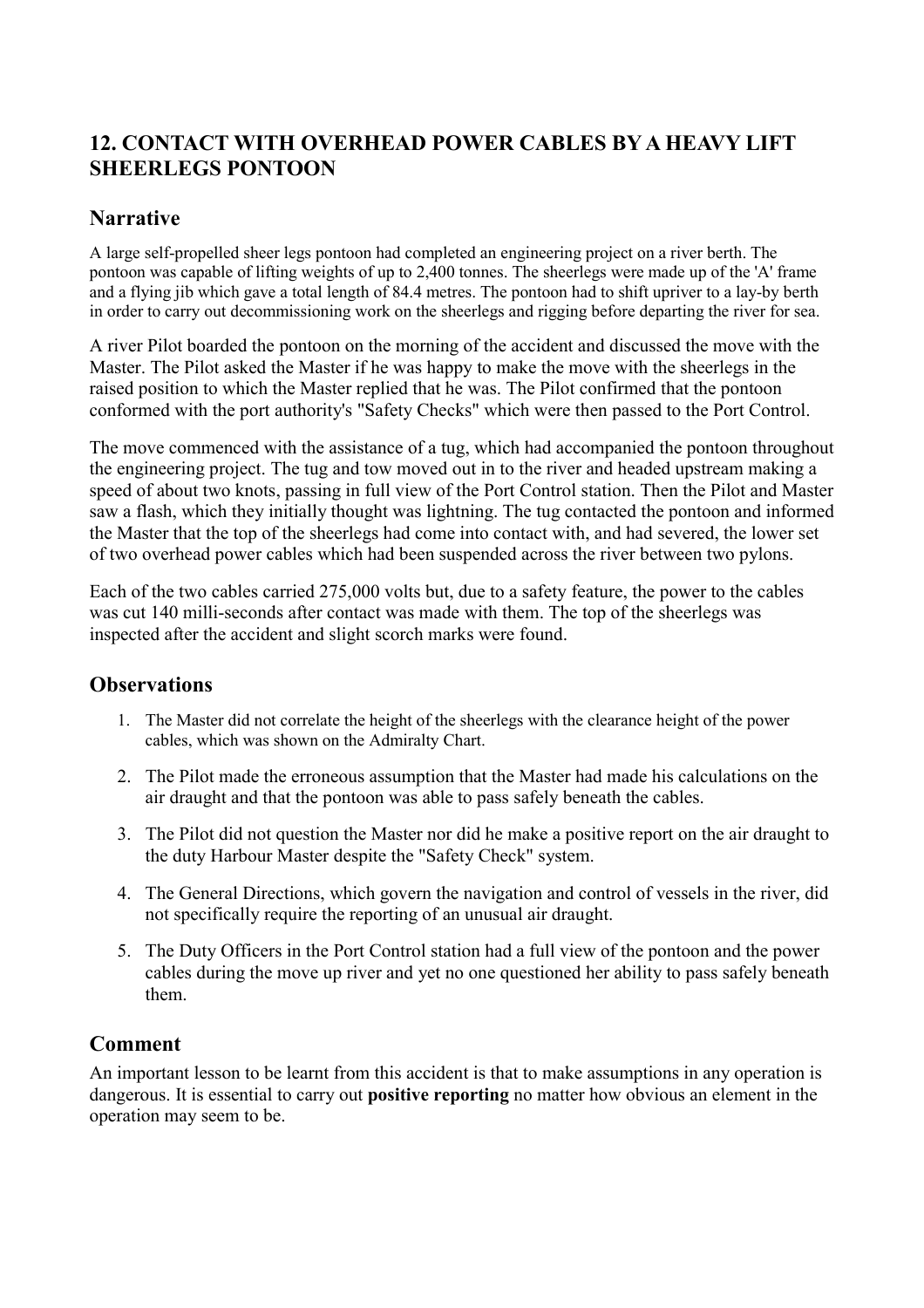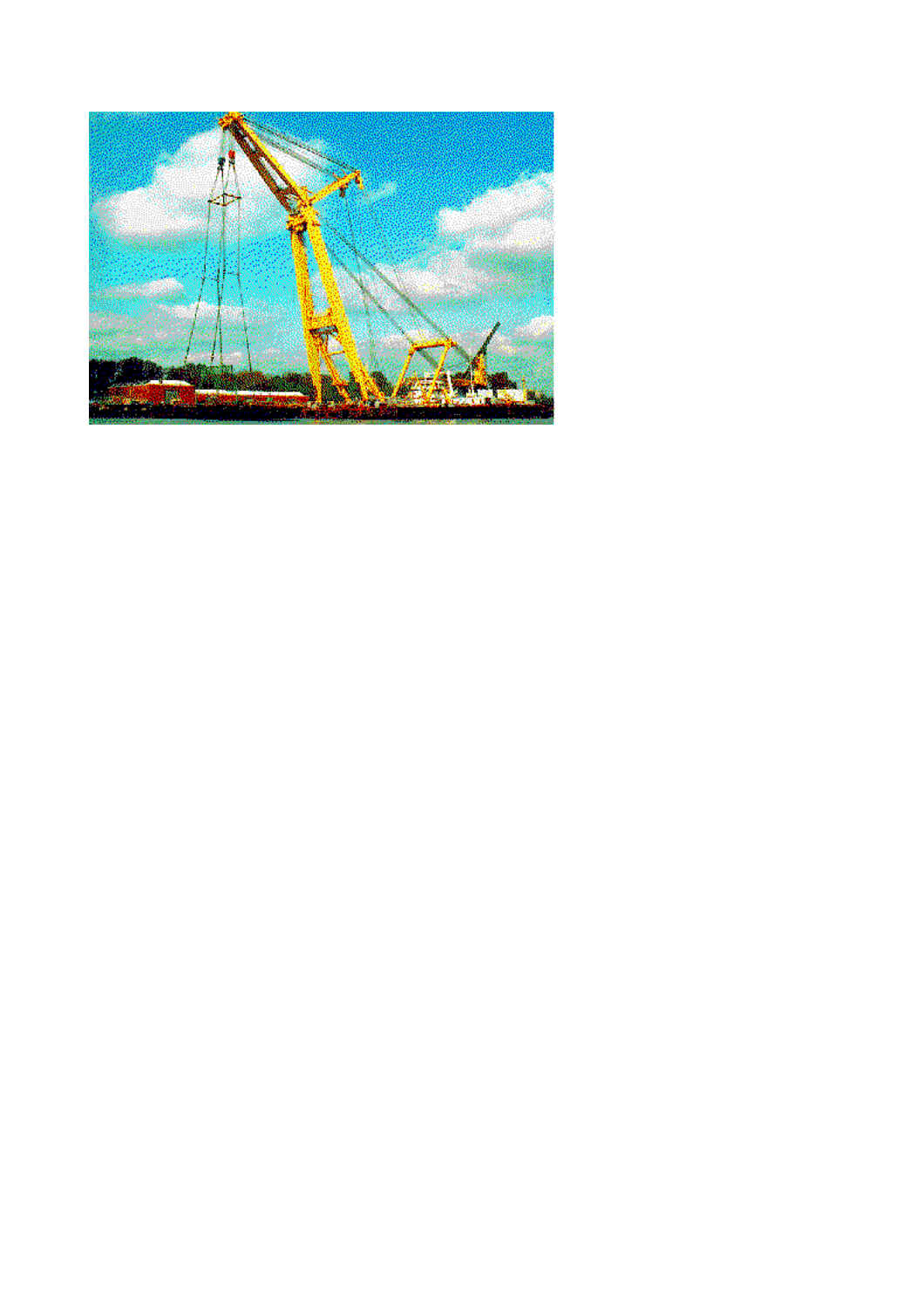## <span id="page-22-0"></span>**13. LOSS OF STERN TRAWLER DUE TO SNAGGING AND DOWNFLOODING**

### **Narrative**

A 27 metre stern trawler was towing in good weather conditions during the hours of darkness. The Skipper was in the wheelhouse and the other crewmembers were all under the forward shelter processing the previous haul.

Shortly before midnight the vessel suddenly heeled to starboard, quickly reaching an angle of 45º. The crewmen under the shelter realised that the vessel was in difficulties and proceeded to launch a liferaft which was stowed on the shelter. The angle of heel continued to increase rapidly. The crewmen boarded the liferaft to be joined shortly afterwards by the Skipper. At this stage the vessel had an angle of heel exceeding 75º.

Contact was made with a sister vessel using a portable VHF and the survivors were quickly recovered. The vessel sank while the survivors awaited recovery.

### **Observations**

- 1. The vessel's shelter and aft casing were both watertight structures; provided the weathertight doors therein were securely closed. Both of these structures were required to remain watertight in order that the vessel's standard of stability met the minimum required by regulation.
- 2. None of the crew can recall positively closing the aftermost door in the starboard side of the aft casing after the previous shooting operation. It was concluded that this doorway became a major downflooding point before even the initial heel angle of 45º had been reached. This heel was induced by the starboard side gear becoming fastened on an underwater obstruction.

### **Comment**

As is common with many vessels of this type, warnings are included in the stability booklet setting out the importance of maintaining the watertight integrity of the hull and superstructure in order that the vessel's stability characteristics match those set out in the booklet. This case demonstrates the importance of this practice, especially when a fishing vessel is towing, even in good weather conditions.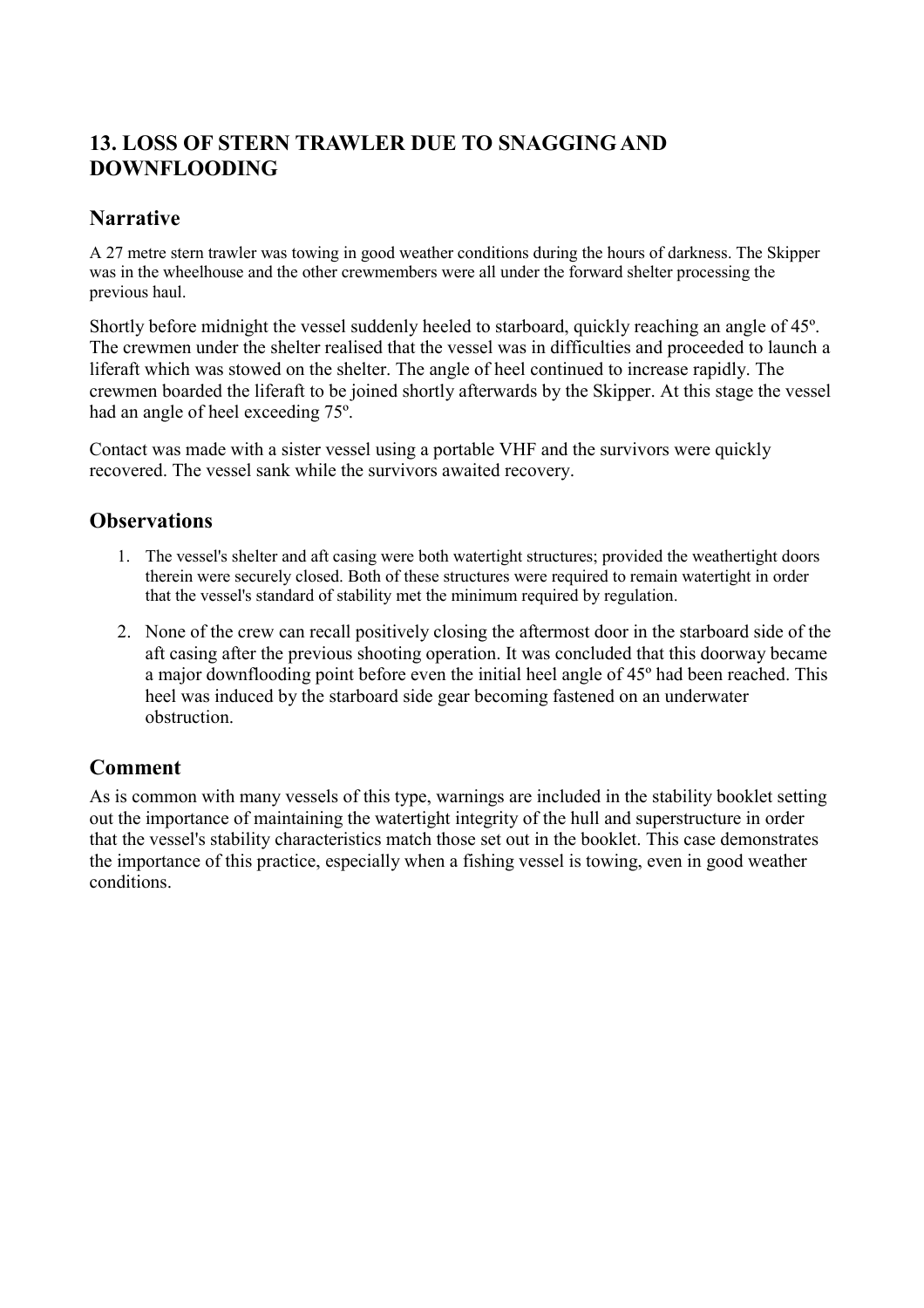## <span id="page-23-0"></span>**14. FLOODING TO TWO FISHING VESSELS THROUGH THEIR BILGE SYSTEMS**

#### **Narrative**

Two recent accidents highlight the importance of maintaining bilges which are free of rubbish/debris.

#### **Case 1**

The crewman of a 10 metre steel fishing vessel had just finished using the deckwash hose. He went to the engine-room to turn off the pump. On entering the engine-room he found flooding up to the deck plates. He changed the pump from deckwash to bilge pumping operation and left the engineroom to raise the alarm. Shortly afterwards the engine stopped, thus all power to the bilge pump was lost. It was fortunate that the lifeboat which was sent out to rescue the crew carried a portable pump, which was used to save the vessel.

#### **Case 2**

The Skipper of a 21 metre wooden fishing vessel became aware that his vessel felt "heavy" in the water. On investigation the crew found that the fish hold had flooded to a depth of about 2 metres. The engine driven pump was supplying the deckwash hose at the time. Immediately the pump was switched from the deckwash hose to the bilge system. However, the bilge suction soon became choked with debris and rendered the bilge pump ineffective. The vessel was saved by using a portable pump which was transferred from the lifeboat which went to her assistance.

#### **Observations**

- 1. When both these vessels were examined in port it was discovered that back flooding through the bilge suctions when the deckwash hose was in use had been the source of the water. In both vessels the bilge and deck wash systems shared the same pump and piping system. In Case 1, the gate valve isolating the bilge system when the deckwash hose was in use had not been closed. Isolation of the bilge system then depended only upon a non-return valve. This non-return valve had been jammed open by a small piece of wood which had been picked up by the bilge suction. In Case 2, the gate valve isolating the bilge system was thought to have been screwed down fully to the closed position. However, it was again found that a small piece of wood, picked up by the bilge line, had stuck in the valve preventing it from being fully closed. There was no non-return valve in this system.
- 2. Both vessels were fitted with watertight bulkheads which restricted the flooding to a single space.
- 3. Both vessels were fitted with bilge alarms. In both cases these failed to operate.

#### **Comment**

The safety issues are adequately covered by Merchant Shipping Notice NoM.1327 "Losses of Fishing Vessels Through Flooding".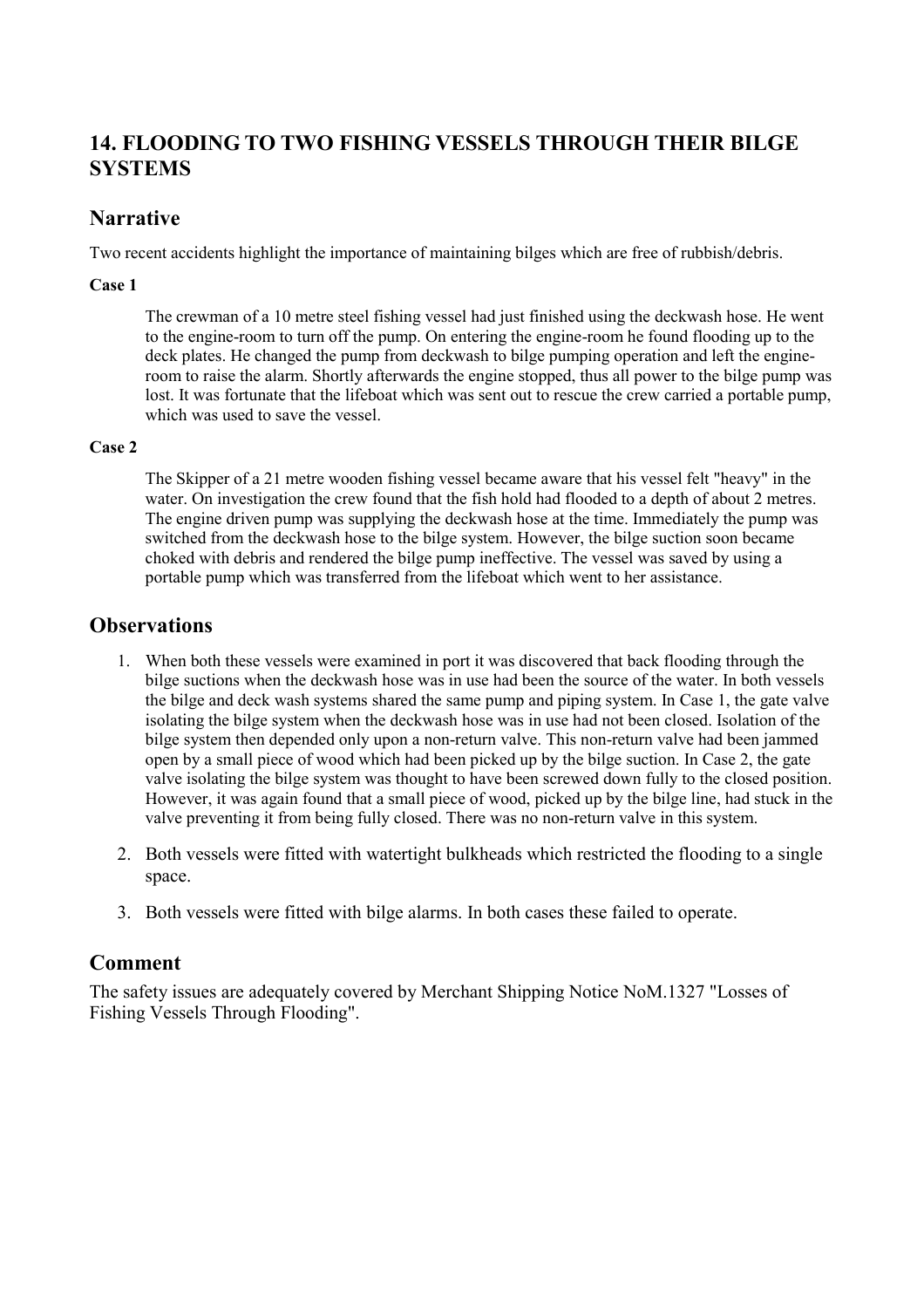## <span id="page-24-0"></span>**15. FISHERMAN IS SERIOUSLY INJURED WHILE LOBSTER POTTING**

### **Narrative**

A 14 metre fishing vessel with a crew of three was hauling lobster pots in calm conditions. Initially, one of the deckhands was operating the hauler, the other one was lifting the pots inboard and the Skipper was at the helm. When the last pot had been lifted, and only the grapnel anchor and dan buoy were left to bring on board, the Skipper took over the operation of the linehauler. One deckhand went aft to empty and re-bait the pots, the other waited to lift the grapnel anchor in board. When the grapnel anchor emerged from the water it did not stop to allow for the deckhand to lift it inboard. He turned to the Skipper to see what was going on and saw the grapnel anchor come down on the Skipper's head, knocking him unconscious. The Skipper was airlifted to hospital. His injuries were serious and permanent. He was unable to continue his fishing career.

### **Observations**

- 1. The Skipper could remember nothing of the accident. It is believed that he intended to stop the hauler so that the grapnel anchor could be lifted inboard by allowing the line to "surge" on the rotating sheave of the linehauler, instead of stopping the hauler at the controls. It was the usual practice on this vessel to allow the line to "surge" in this way. (Note -this is an extremely dangerous practice). However, the line was pulled out of his hands on a riding turn and the grapnel anchor came over the top of the hauler and down onto his head.
- 2. The Skipper had many years experience in twin beam trawling but he had only undertaken three potting trips prior to the accident.
- 3. The grapnel anchor was tied to a line just 150mm long, off the main potline. This meant that the grapnel anchor would come directly over the top of the hauler if the hauler was not stopped. It is good practice to have the anchor weights tied some 1500 to 2000mm off the main pot line to avoid this potential hazard.
- 4. Although the line hauler was originally fitted with an ejector knife, this had been removed sometime before the accident took place and notre-fitted.
- 5. The hauler was designed and made locally by persons with no previous design or manufacturing experience with equipment of this type.

- 1. If the line hauler had been operated correctly, by the use of the control lever throughout, it is most unlikely that this accident would have occurred.
- 2. The booklet "Fishermen and Safety", which is published by the Marine Safety Agency, offers the following pertinent advice: "Winches, power blocks and ship cranes can be very dangerous if not properly used. Many fishermen have been killed by them. Do not operate them, unless you have been trained to do so by an experienced man."
- 3. The hauler was in an unsafe condition without its ejector knife. It should not have been used.
- 4. A line hauler is an item of specialised machinery which incorporates numerous safety features. Such equipment should always be designed and manufactured by companies with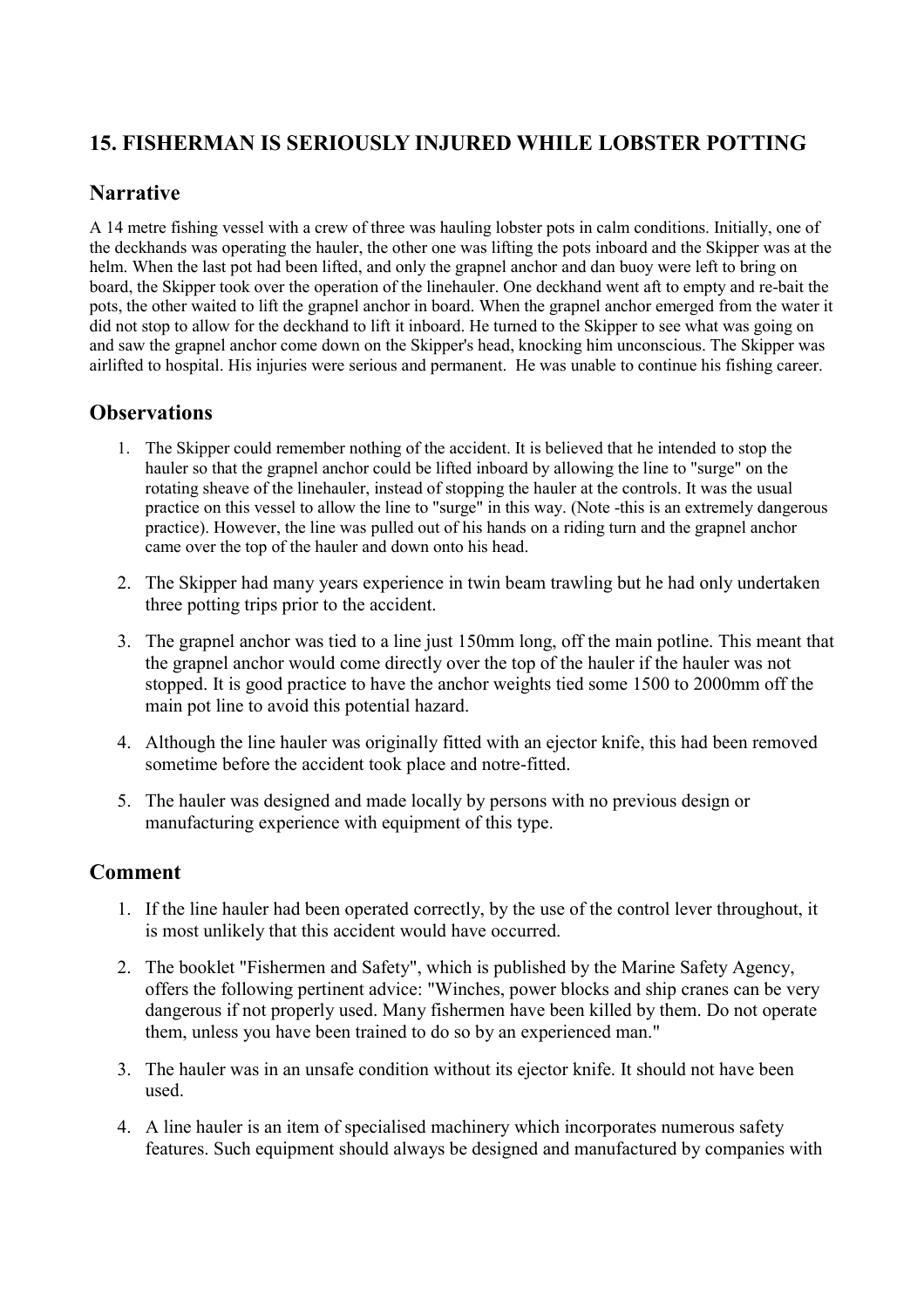widely recognised expertise in the field. It is potentially dangerous to the end user if nonspecialists have undertaken this work.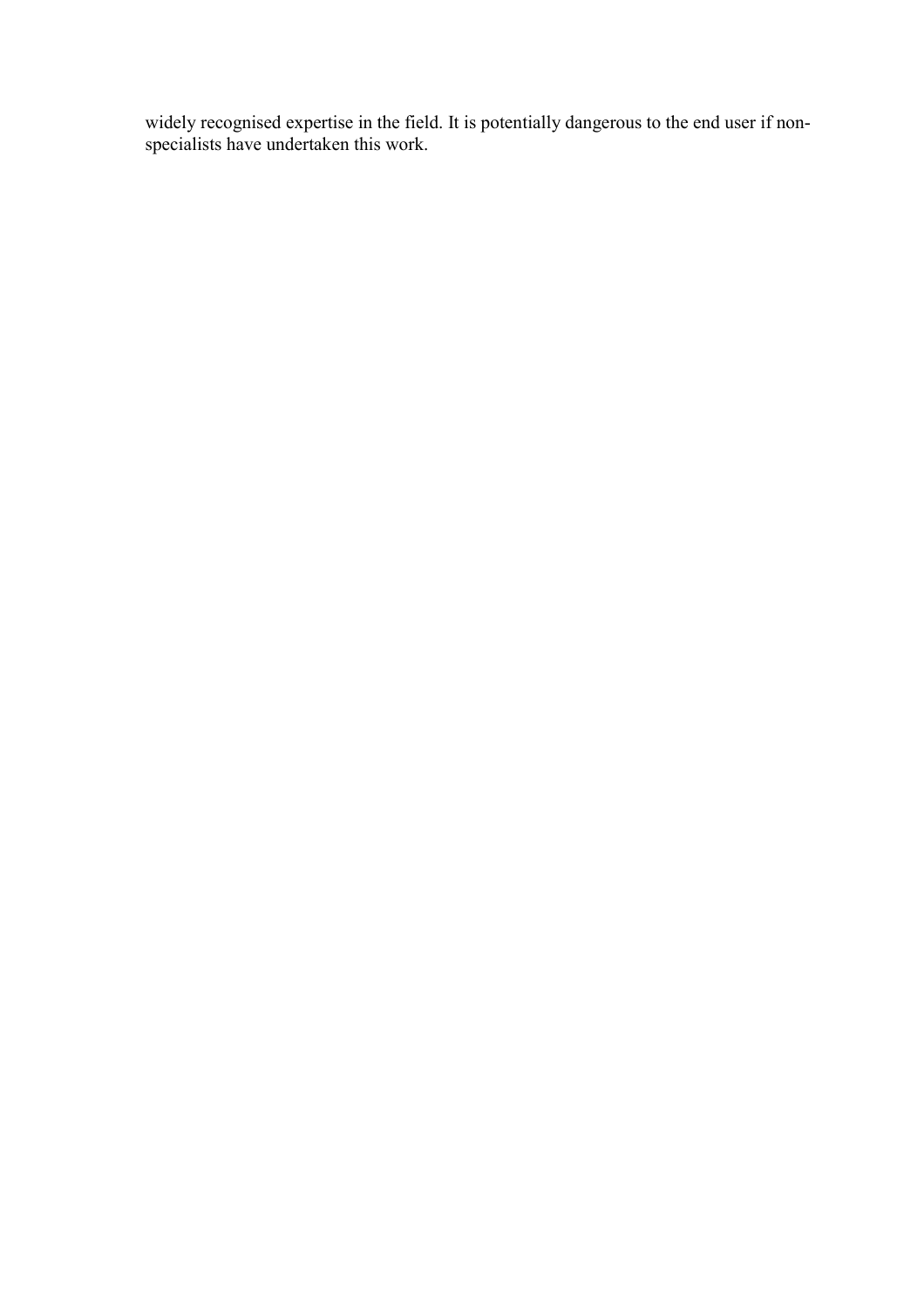## <span id="page-26-0"></span>**16. STERN TRAWLER CAPSIZES DURING TRAWLING OPERATION**

### **Narrative**

A 10 metre, steel fishing vessel was towing a stern trawl across well known fishing grounds. She had a crew of three; two were asleep in the forward cabin and one was on watch. The vessel was being steered by the auto-pilot.

Weather conditions were good with easterly winds of force 4 - 5. A one metre swell was running. The vessel was heading almost directly into the wind but she was being assisted by a 3 knot stern current. Suddenly and without warning the vessel heeled over and veered to starboard. The Skipper and the deckhand were thrown out of their bunks. Within seconds the Skipper had made his way to the wheelhouse. Already the starboard wheelhouse windows were lying in the water and water was entering the wheelhouse from around the edges of the wheelhouse door. He managed to radio a brief MAYDAY message before ordering the crew to abandon ship.

With the starboard wheelhouse door in the water the crew had to leave by the accommodation door on the port side. On the way they picked up their liferaft. When they came out onto the aft deck the water was lapping at the sill to the door. The liferaft was launched and the crew boarded it. They were rescued unharmed some two hours later by the local lifeboat after their liferaft had been located from the air.

#### **Observations**

- 1. This accident clearly shows the benefit of a secondary means of escape in the event of an emergency.
- 2. It is believed that the starboard trawl door snagged on the bottom. The vessel capsized because she veered across the snagged trawl warp (a manoeuvre known as "girting") whilst still maintaining a relatively high forward speed. Tug operators are only too familiar with the dangers of girting. The likelihood of girting can be reduced by towing from a point as close to the stern as practicable, and the risk of capsize from girting can be minimised by keeping the towing point as low as possible.
- 3. None of the crew were wearing life-jackets which were stored in the accommodation, when they abandoned ship. In the urgency to get out of the accommodation with the liferaft no life-jackets were collected.
- 4. The crew were extremely fortunate that the vessel capsized to starboard and not to port since the liferaft was stored in the forward accommodation on the port hand side, just inside the door. If she had capsized the other way they may well have had to abandon ship without the liferaft. In those circumstances it is unlikely that the crew would have survived.
- 5. Consequently, by the time the Skipper came to board the liferaft it was drifting off and he had to swim after it. Because he might not have been able to reach the liferaft, his life was put at risk and his chances of surviving the cold were reduced because he was soaked through. Had the correct procedure been followed he would have boarded the liferaft while he was still dry.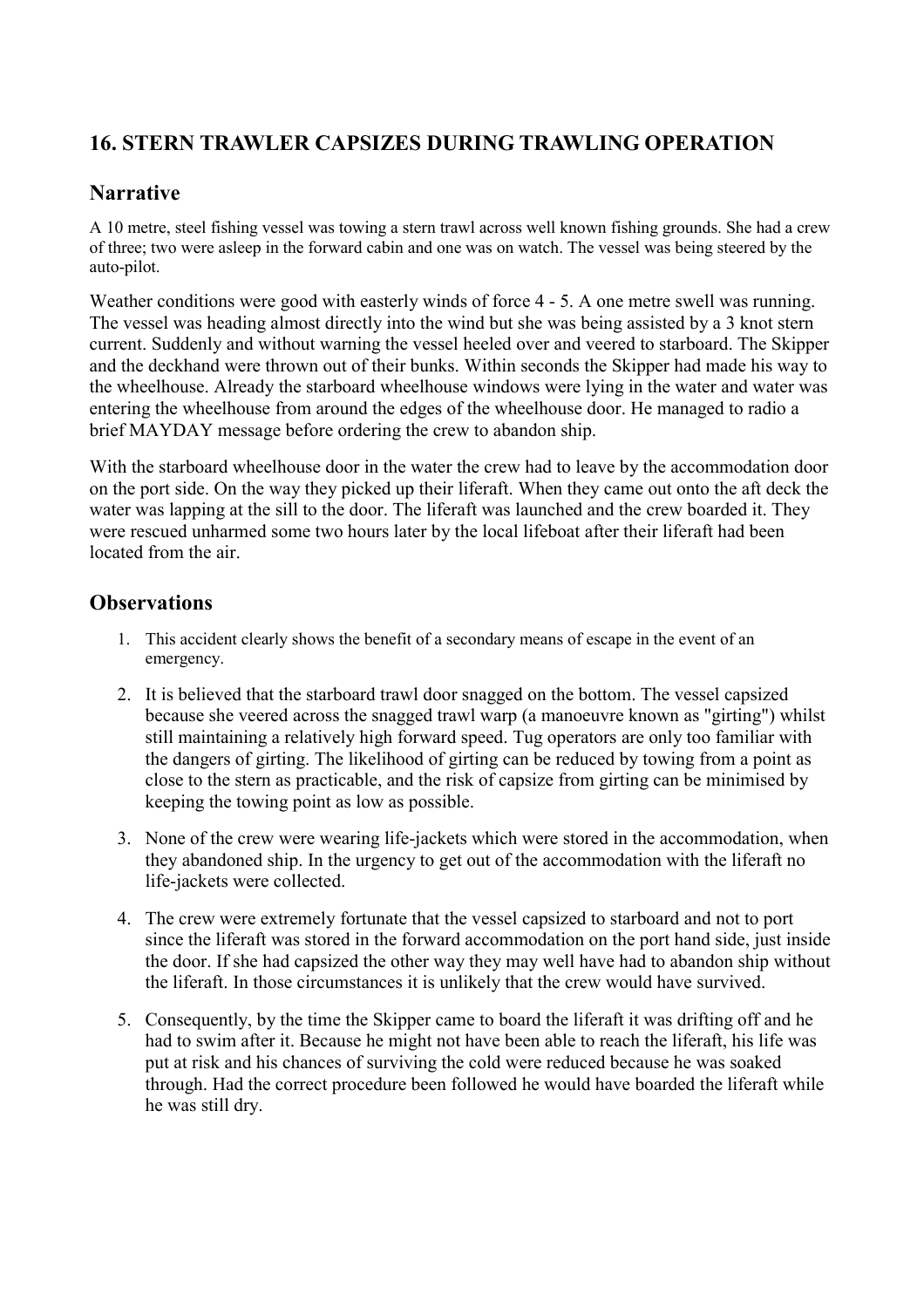- <span id="page-27-0"></span>6. The crew experienced some problems with two aspects of the liferaft's equipment: a flare failed and the ties to the canopy hood pulled off. The liferaft had not been serviced for at least two years.
- 7. All crew members had attended a Basic Sea Survival Course.

- 1. Life-jackets should be stored where they are readily to hand in the event of an emergency.
- 2. There is no mandatory requirement for fishing vessels of less than 12metres in length to carry liferafts, although the Department of Transport strongly recommends that they should do so. The crew of this vessel owe their lives to the fact that they were carrying a liferaft.
- 3. The practice of storing liferafts inside accommodation areas is potentially dangerous. In this case the liferaft may have been inaccessible if the vessel had capsized to port instead of starboard. Merchant Shipping Notice No M.1467 recommends that life rafts are fitted with float-free arrangements whereby the life rafts are automatically released and activated from a sinking vessel.
- 4. Liferafts should be serviced at intervals not exceeding 12 months.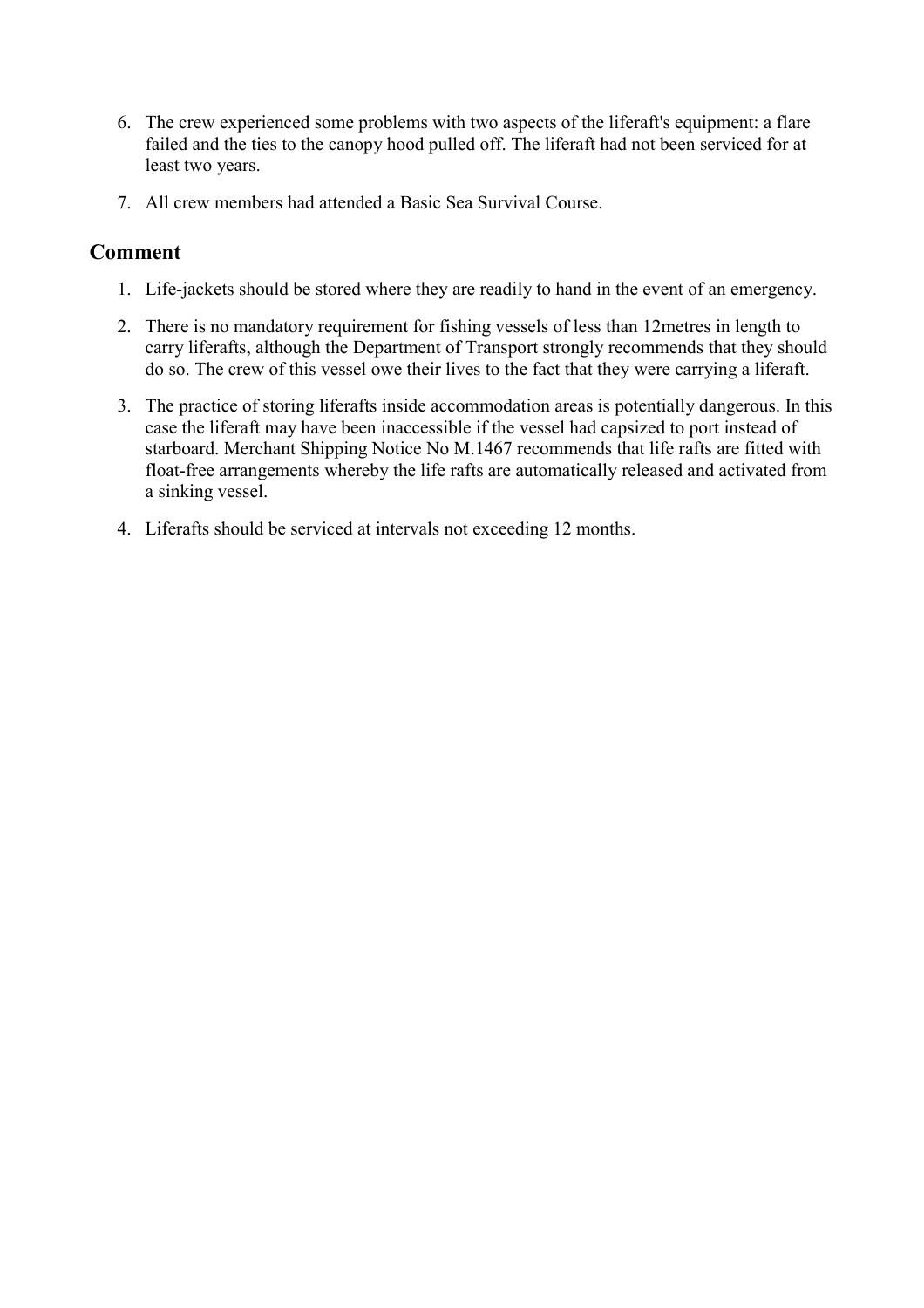## <span id="page-28-0"></span>**17. TWO COCKLE DREDGERS CAPSIZE**

#### **Case 1**

### **Narrative**

A 9.91 metre steel cockle dredger was manned by a very experienced crew of two. She was in the process of recovering her dredge. Conditions were winds north north easterly force 4 and a wave height of about one metre. During this activity she drifted beam on to the waves and was rolling heavily. In one particularly large roll, the two bags of cockles on deckshifted to the low side and she capsized.

Fortunately the depth of water was less than 2.5 metres and the vessel lay on her starboard side on the seabed with her port side clear of the water. Both crewmen clambered to safety on the port side from where they were rescued within half an hour of the accident.

### **Observations**

- 1. At the time of the accident the vessel had a deck cargo of approximately1.5 tonnes of bagged cockles. This was less than the 4 tonnes normally carried.
- 2. The Skipper operated the winch during the recovery of the dredge and the vessel's helm was left unattended.
- 3. The cockle bags were not secured against movement.
- 4. The stability of the vessel had never been assessed by a suitably qualified person.
- 5. The vessel did not carry a liferaft.

#### **Case 2**

#### **Narrative**

An 11.92 metre cockle dredger was loaded with a deck cargo of some 6 to 7tonnes of cockles. She was manned by a very experienced crew of two.

When returning to port from the sands, in darkness and in fresh weather conditions, she encountered a series of large waves. The vessel heeled toport, an unsecured bag of cockles slid across the deck and the unsecured riddle fell outboard. She capsized and the crew took to a liferaft.

Within minutes the vessel had turned completely upside down and the crewsoon lost sight of her. The crew were rescued some seven hours later by a fisheries research vessel.

#### **Observations**

- 1. The cockle bags had not been secured against movement.
- 2. The riddle had not been secured against movement.
- 3. The vessel's course back to port took her beam on to the weather. In the darkness the Skipper had no warning of the approaching waves.
- 4. The stability of the vessel had never been assessed by a suitably qualified person.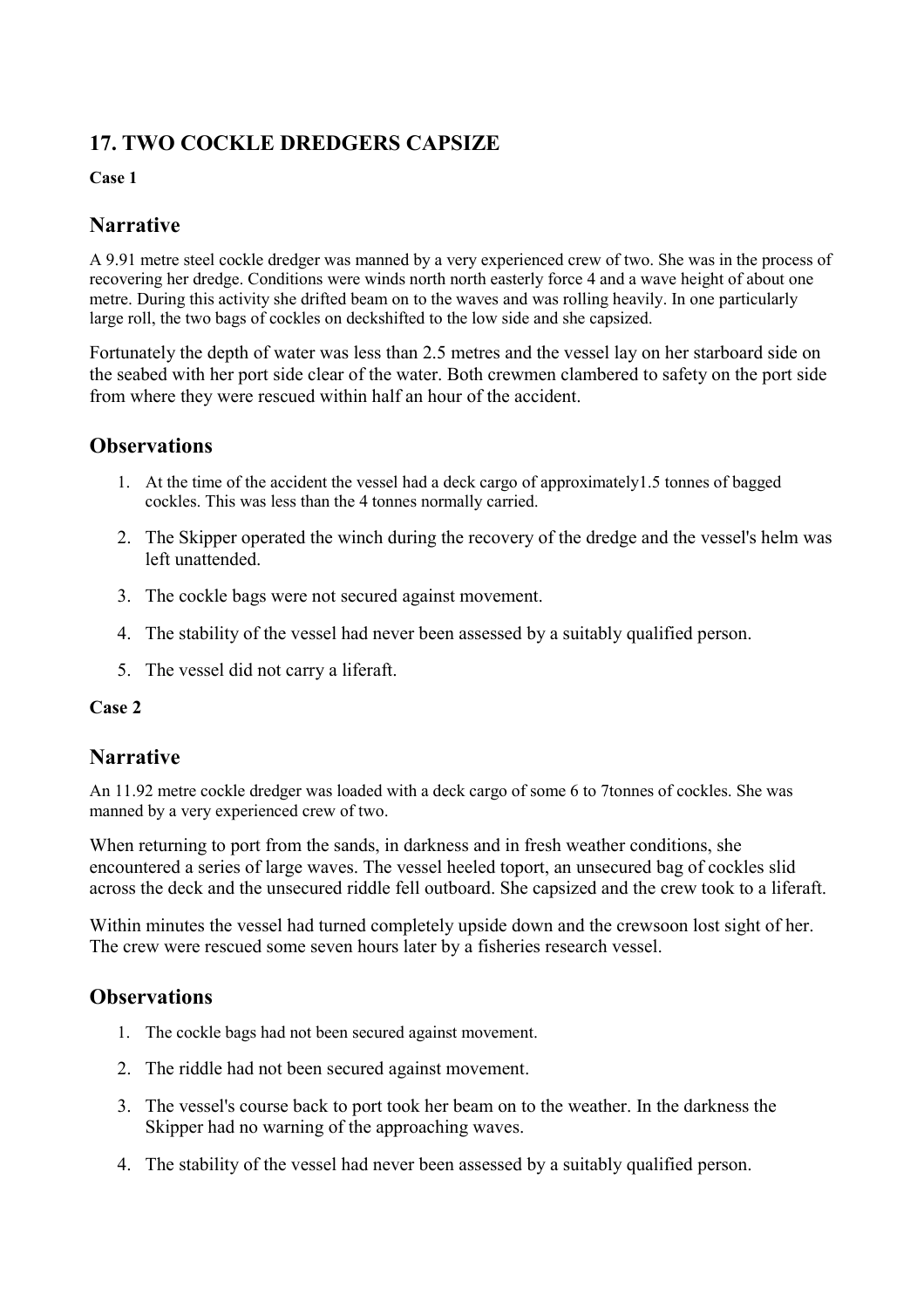### <span id="page-29-0"></span>**Comment**

**Case 1**

- 1. Because of the rising concern about the stability of this type of vessel and with the full co-operation of the Owners and their Insurers, MAIB arranged for the vessel to be measured and inclined. A Naval Architect was contracted to undertake this work as well as a computer analysis of the vessel's stability characteristics.
- 2. It was concluded that the design of the vessel was unsuited for cockle dredging, because her stability and freeboard were below the Department of Transport's recommended minimum values.

#### **Case 2**

Although this vessel was salvaged she was not inclined. However, examination of the vessel indicated that her range of stability to the firstdown flooding point was insufficient to allow her to meet the Department of Transport's recommended minimum values.

## **General**

The common practice of storing and transporting a cockle catch on the weather deck is potentially very dangerous. It should not be attempted unless both the following conditions have been met:

- 1. the bags are securely prevented from shifting should the vessel suddenly heel and,
- 2. the freeboard and stability of the vessel in the loaded condition have been assessed and found to be adequate by a suitably qualified person.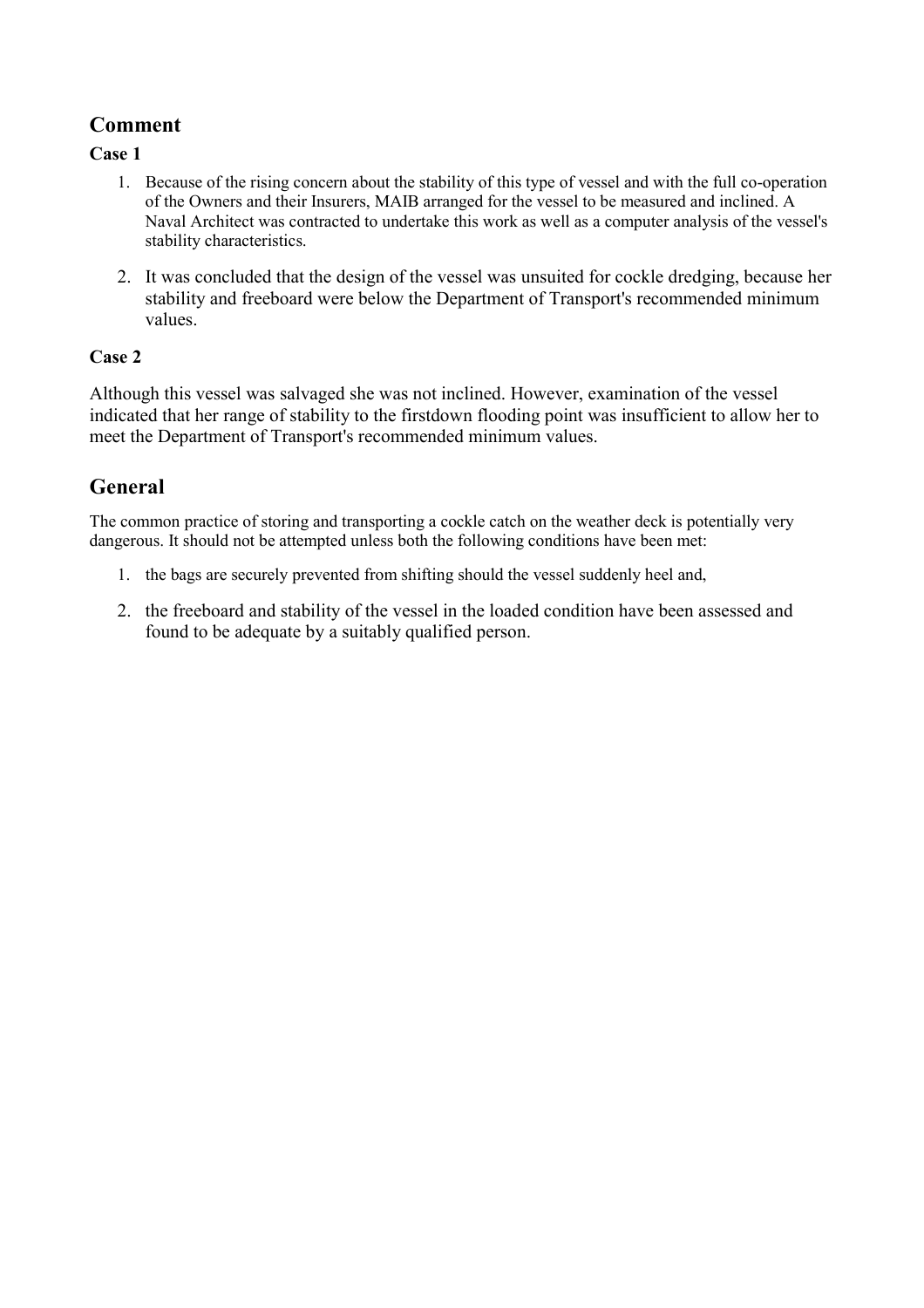## <span id="page-30-0"></span>**18. STERN TRAWLER FOUNDERS DUE TO LACK OF MAINTENANCE**

#### **Narrative**

A 24 metre steel stern trawler, with six persons onboard, was fishing 150miles to the west of Shetland when the bilge level alarm gave the first warning of flooding in the engine-room. The bilge pump was started. The Engineer attempted to close the sea valves but was unable to close them all as the operating handles were, by that time, under water. Attempts to limit the flooding using a portable pump from on deck also failed.

The Skipper and five crew abandoned the sinking vessel about 25 minutes after the initial alarm. The weather was sunny with a wind of force two. All six persons were subsequently picked up by the Coastguard helicopter and transported to Lerwick. There were no injuries and there was little pollution as a result of the accident.

#### **Observations**

- 1. There had been a history of extensive corrosion problems which, on previous voyages, had necessitated emergency repairs to sea water pipes in the engine-room. These problems were well known to the Skipper/Owner and to all the crew. The likely cause of the flooding was due, initially, to these corroded pipes.
- 2. The cabin flooded in addition to the engine-room.
- 3. The crew abandoned the vessel hurriedly and left doors and hatches open.

- 1. The most plausible explanation of how flooding progressed from engine-room to cabin is that a non return valve in a scupper drain pipe which connected the two spaces, did not operate. This was probably due to lack of maintenance.
- 2. The Fishing Vessels (Safety Provisions) Rules 1975 stipulate that the main machinery space shall be bounded by watertight bulkheads.
- 3. Detailed calculations have shown that if the flooding had been restricted to the engine-room and casing only, the vessel would probably have survived. In this condition the stability of the vessel would have been significantly enhanced if the weather tight door to the shelter had been closed.
- 4. In order to increase the likelihood of a vessel surviving, or to delay her sinking for as long as possible, all internal and external doors and hatches should be closed when the vessel is abandoned. Other pertinent advice is given in Merchant Shipping Notice No M.1327.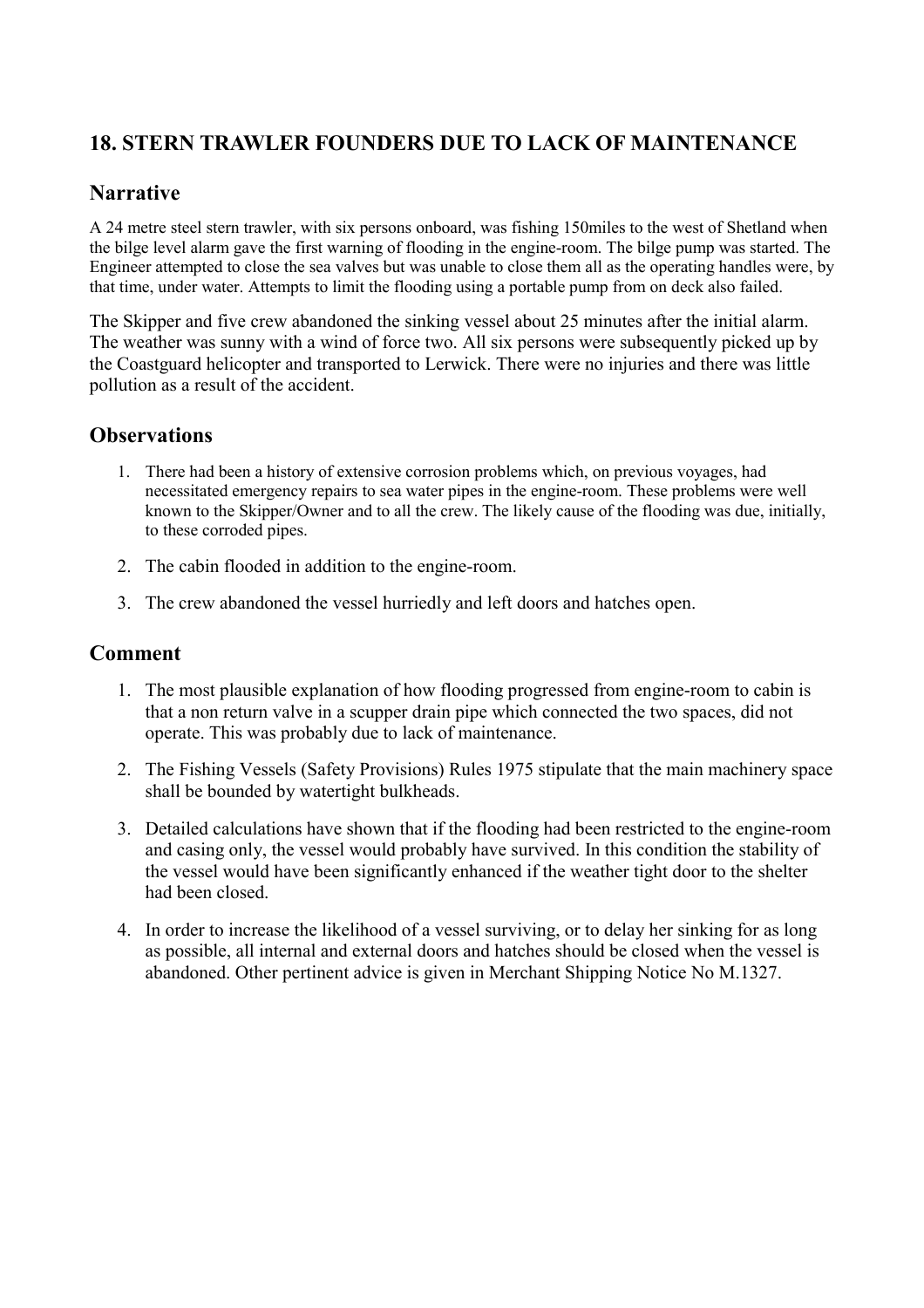## <span id="page-31-0"></span>**19. MAJOR FACIAL INJURY SUSTAINED WHILE SHOOTING NETS**

### **Narrative**

A 24 metre stern trawler was shooting her gear while proceeding in an easterly direction. The wind was southerly force 6 - 7. The starboard bridle chain parted and the shooting operation was temporarily suspended in order to carry out a repair. The repair took approximately 20 minutes, during which time the effect of the prevailing weather caused the trawl gear to act as a drogue and resulted in the vessel swinging to port and taking up a northerly heading.

Upon completion of the repair, the Skipper attempted to return the vessel to an easterly heading by applying starboard helm. This resulted in both bridles leading to starboard across the top of the stern bulwark. The portbridle became twisted, a common occurrence. A crewman, who was stationed on the aft deck, then undertook his usual task of manually untwisting the bridle, using a length of steel pipe which he inserted into the outboard eye of the bridle swivel. The motion of the vessel in the seaway caused the steel pipe to rise out of his reach and to move towards the port side. It then lowered back down onto the stern bulwark and fell out of sight down the port side of the vessel. The vessel rolled to starboard and the portbridle, which was still leading to starboard, sprang over the top of the port bulwark and caused the steel pipe to strike the crewman in his face.

### **Observations**

- 1. Both the Skipper and the crewman were very experienced fishermen.
- 2. The shooting operation was normally conducted with the vessel maintaining a steady course and speed. This enabled any twists in the bridles to be manually removed in full view of the Skipper in the wheelhouse, without danger of the bridles springing across the stern.
- 3. An intercom provided an available means of verbal communication between the wheelhouse and the aft deck.

- 1. Both the Skipper and the crewman failed to recognise the potential danger of the bridle wire springing across the stern as it rose above the port bulwark top.
- 2. Although the Skipper had some misgivings about the crewman trying to untwist the bridle in the prevailing circumstances, he took no action to stop him.
- 3. It was unnecessary for the crewman to undertake this task at that time and it would have been prudent for him to have kept well clear of the gear until the manoeuvre had been completed, with the bridles leading astern. Appropriate advice in this regard is provided in "Fishermen and Safety", which is published by the Marine Safety Agency (MSA) and can be obtained free of charge from any MSA Marine Office.
- 4. Use of the available intercom would have readily enabled the Skipper to inform the crewman of his intended manoeuvre and of any safety concerns he may have had in this regard.
- 5. The use of more efficient types of swivels can ensure that bridles are automatically kept clear during shooting operations, without the need for manual untwisting.